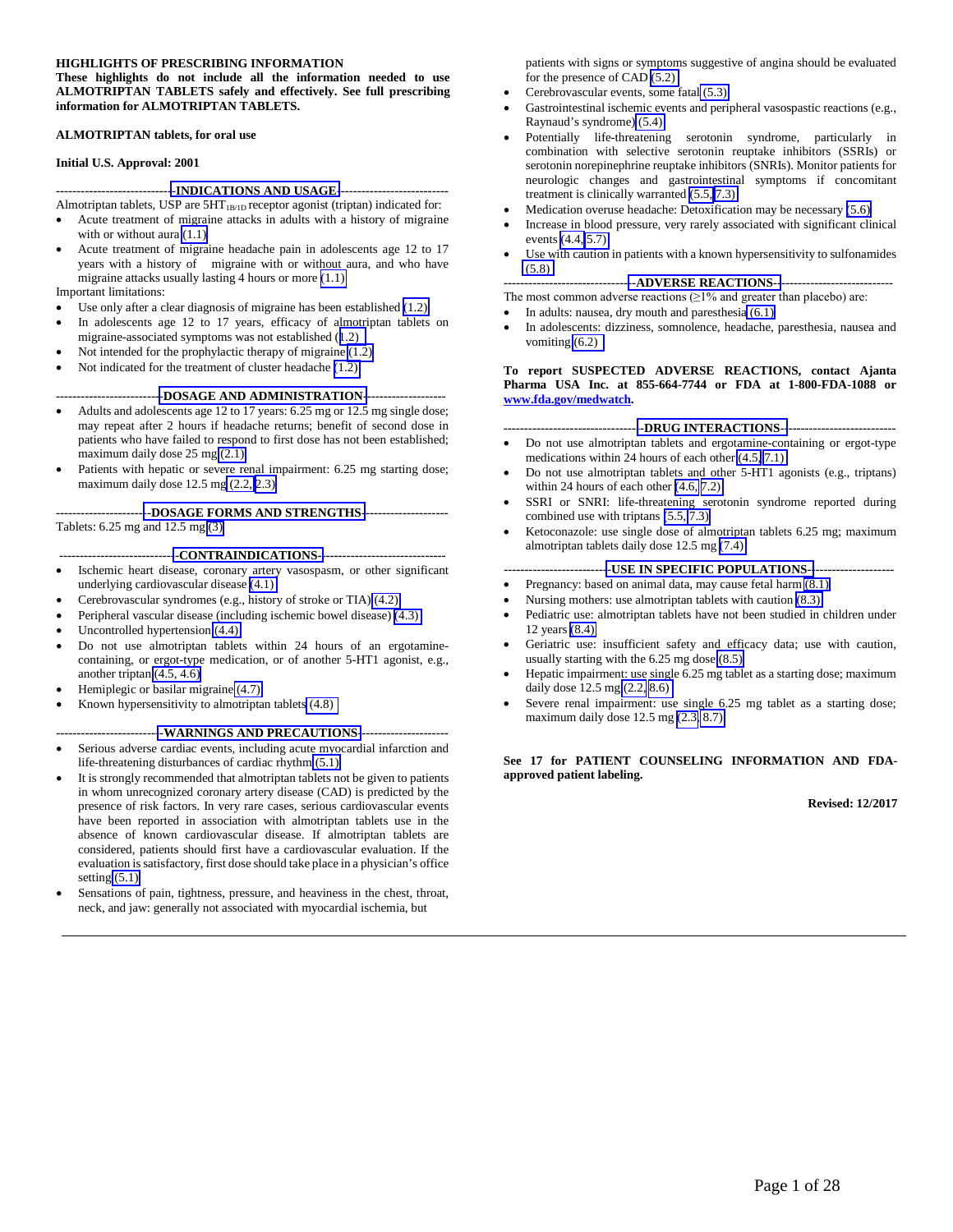#### **FULL PRESCRIBING INFORMATION: CONTENTS\***

#### **1 [INDICATIONS AND USAGE](#page-2-0)**

- 1.1 [Acute Treatment of Migraine Attacks](#page-2-0)<br>1.2 Important Limitations
- **[Important Limitations](#page-2-0)**

#### **2 [DOSAGE AND ADMINISTRATION](#page-2-0)**

- 2.1 [Acute Treatment of Migraine Attacks](#page-2-0)
- 2.2 Hepatic Impairment<br>2.3 Renal Impairment
- Renal Impairment

#### **3 [DOSAGE FORMS AND STRENGTHS](#page-3-0)**

- **4 [CONTRAINDICATIONS](#page-3-0)**
	- 4.1 [Ischemic or Vasospastic Coronary Artery Disease, or Other](#page-3-0)  Significant Underlying Cardiovascular Disease
	- 4.2 [Cerebrovascular Syndromes](#page-3-0)
	- 4.3 [Peripheral Vascular Disease](#page-3-0)
	- 4.4 [Uncontrolled Hypertension](#page-3-0)<br>4.5 Ergotamine-Containing and
	- 4.5 [Ergotamine-Containing and Ergot-Type Medications](#page-3-0)
	- 4.6 Concomitant Use With 5-HT1 Agonists (e.g., Triptans)<br>4.7 Heminlevic or Basilar Migraine
	- 4.7 Hemiplegic or Basilar Migraine<br>4.8 Hypersensitivity
	- 4.8 [Hypersensitivity](#page-4-0)

#### **5 [WARNINGS AND PRECAUTIONS](#page-4-0)**

- 5.1 [Risk of Myocardial Ischemia and Infarction and Other](#page-4-0)  Adverse Cardiac Events
- 5.2 [Sensations of Pain, Tightness, Pressure in the Chest and/or](#page-5-0)  Throat, Neck, and Jaw
- 5.3 [Cerebrovascular Events and Fatalities](#page-5-0)
- 5.4 [Other Vasospasm-Related Events, Including Peripheral](#page-6-0)  Vascular Ischemia and Colonic Ischemia
- 5.5 [Serotonin Syndrome](#page-6-0)
- 5.6 [Medication Overuse Headache](#page-6-0)<br>5.7 Increases in Blood Pressure
- 5.7 [Increases in Blood Pressure](#page-6-0)
- 5.8 [Hypersensitivity to Sulfonamides](#page-7-0)
- 5.9 [Impaired Hepatic or Renal Function](#page-7-0)
- 5.10 [Binding to Melanin-Containing Tissues](#page-7-0)
- 5.11 [Corneal Opacities](#page-7-0)
- **6 [ADVERSE REACTIONS](#page-7-0)**
- 6.1 [Commonly-Observed Adverse Reactions in Double-Blind,](#page-8-0)
- Placebo-Controlled Almotriptan Tablets Clinical Trials
- 6.2 [Other Adverse Reactions Observed in Almotriptan Tablets](#page-9-0)  Clinical Trials
- 6.3 [Postmarketing Experience](#page-10-0)
- **7 [DRUG INTERACTIONS](#page-11-0)** 
	- **Ergot-Containing Drugs**
	- 7.2  $5-\text{HT}_1$  Agonists (e.g., Triptans)<br>7.3 Selective Serotonin Reuptake In
	- Selective Serotonin Reuptake Inhibitors/Serotonin Norepinephrine Reuptake Inhibitors
	- 7.4 [Ketoconazole and Other Potent CYP3A4 Inhibitors](#page-11-0)
- **8 [USE IN SPECIFIC POPULATIONS](#page-12-0)** 
	- 8.1 [Pregnancy](#page-12-0)
		- 8.2 Labor and Delivery<br>8.3 Nursing Mothers
		- [Nursing Mothers](#page-12-0)
		- 8.4 Pediatric Use<br>8.5 Geriatric Use
		- [Geriatric Use](#page-13-0)
		- 8.6 [Hepatic Impairment](#page-13-0)<br>8.7 Renal Impairment
	- Renal Impairment
- **10 [OVERDOSAGE](#page-13-0)** 
	- 10.1 [Signs and Symptoms](#page-13-0)
	- 10.2 [Recommended Treatment](#page-13-0)
- **11 [DESCRIPTION](#page-14-0)**
- **12 [CLINICAL PHARMACOLOGY](#page-14-0)** 
	- 12.1 [Mechanism of Action](#page-14-0)
	- 12.2 [Pharmacodynamics](#page-14-0)
- 12.3 [Pharmacokinetics](#page-14-0)  **13 [NONCLINICAL TOXICOLOGY](#page-16-0)** 
	- 13.1 [Carcinogenesis, Mutagenesis, Impairment of Fertility](#page-17-0)
- **14 [CLINICAL STUDIES](#page-17-0)** 
	- 14.1 [Adults](#page-17-0)
	- 14.2 [Adolescents Age 12 to17 Years](#page-19-0)
- **16 [HOW SUPPLIED/ STORAGE AND HANDLING](#page-20-0)**
- **17 [PATIENT COUNSELING INFORMATION](#page-21-0)**

**\*SECTIONS OR SUBSECTIONS OMITTED FROM THE FULL PRESCRIBING INFORMATION ARE NOT LISTED**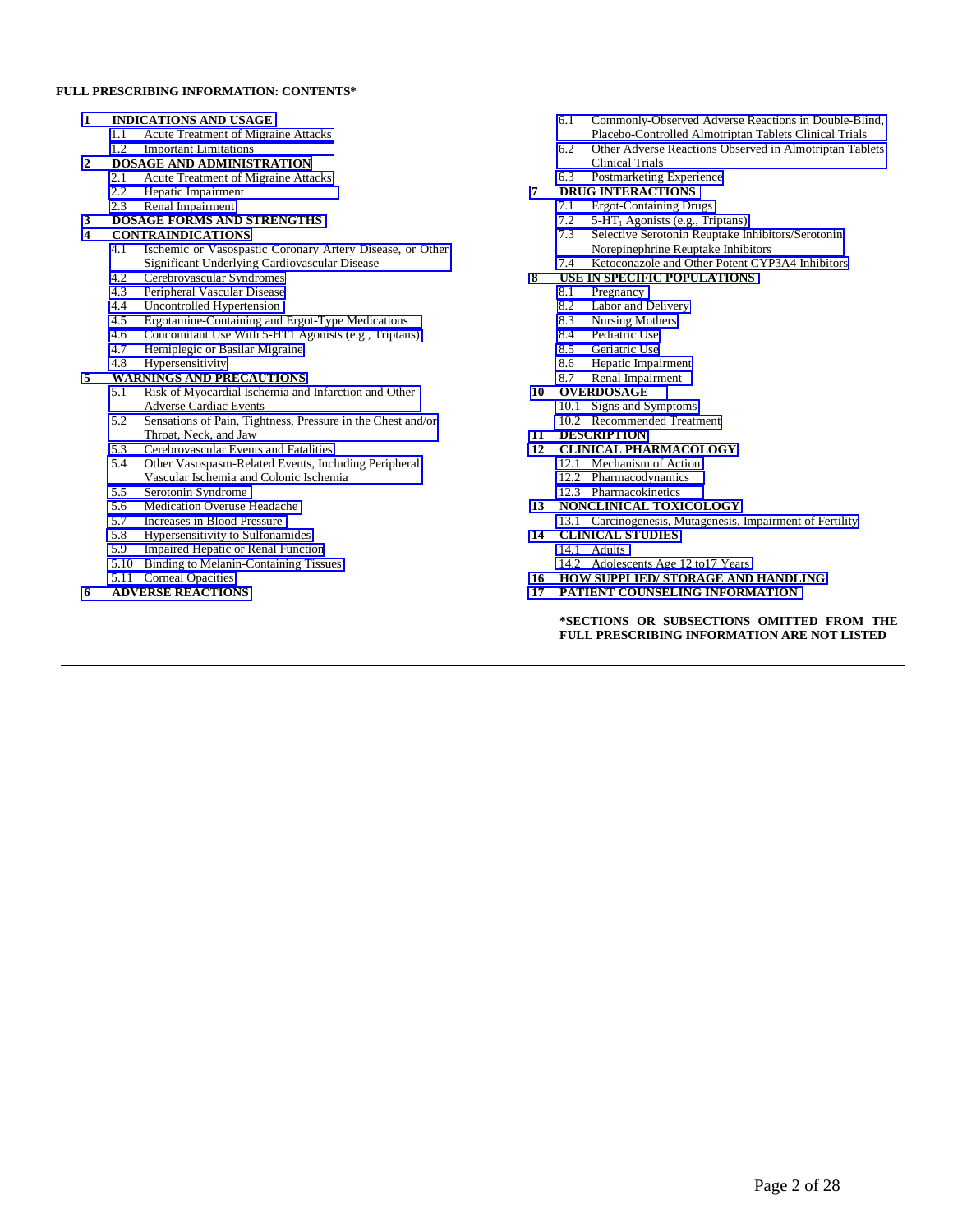# **FULL PRESCRIBING INFORMATION**

### **1 INDICATIONS AND USAGE**

# <span id="page-2-0"></span>**1.1 Acute Treatment of Migraine Attacks**

#### Adults

Almotriptan tablets, USP are indicated for the acute treatment of migraine attacks in patients with a history of migraine with or without aura.

#### Adolescents Age 12 to 17 Years

Almotriptan tablets, USP are indicated for the acute treatment of migraine headache pain in patients with a history of migraine attacks with or without aura usually lasting 4 hours or more (when untreated).

### **1.2 Important Limitations**

Almotriptan tablets should only be used where a clear diagnosis of migraine has been established. If a patient has no response for the first migraine attack treated with almotriptan tablets, the diagnosis of migraine should be reconsidered before almotriptan tablets are administered to treat any subsequent attacks.

In adolescents age 12 to 17 years, efficacy of almotriptan tablets on migraine-associated symptoms (nausea, photophobia, and phonophobia) was not established. Almotriptan tablets are not intended for the prophylactic therapy of migraine or for use in the management of hemiplegic or basilar migraine *[see Contraindications [\(4.7\)\]](#page-3-0)*.

Safety and effectiveness of almotriptan tablets have not been established for cluster headache which is present in an older, predominantly male population.

# **2 DOSAGE AND ADMINISTRATION**

### **2.1 Acute Treatment of Migraine Attacks**

The recommended dose of almotriptan tablets, USP in adults and adolescents age 12 to 17 years is 6.25 mg to 12.5 mg, with the 12.5 mg dose tending to be a more effective dose in adults. As individuals may vary in their response to different doses of almotriptan tablets, the choice of dose should be made on an individual basis.

If the headache is relieved after the initial almotriptan tablets dose but returns, the dose may be repeated after 2 hours. The effectiveness of a second dose has not been established in placebocontrolled trials. The maximum daily dose should not exceed 25 mg. The safety of treating an average of more than four migraines in a 30-day period has not been established.

### **2.2 Hepatic Impairment**

The recommended starting dose of almotriptan tablets, USP in patients with hepatic impairment is 6.25 mg. The maximum daily dose should not exceed 12.5 mg over a 24-hour period *[see Warnings and Precaution[s \(5.9\)](#page-7-0) and Clinical Pharmacology [\(12.3\)\]](#page-14-0).*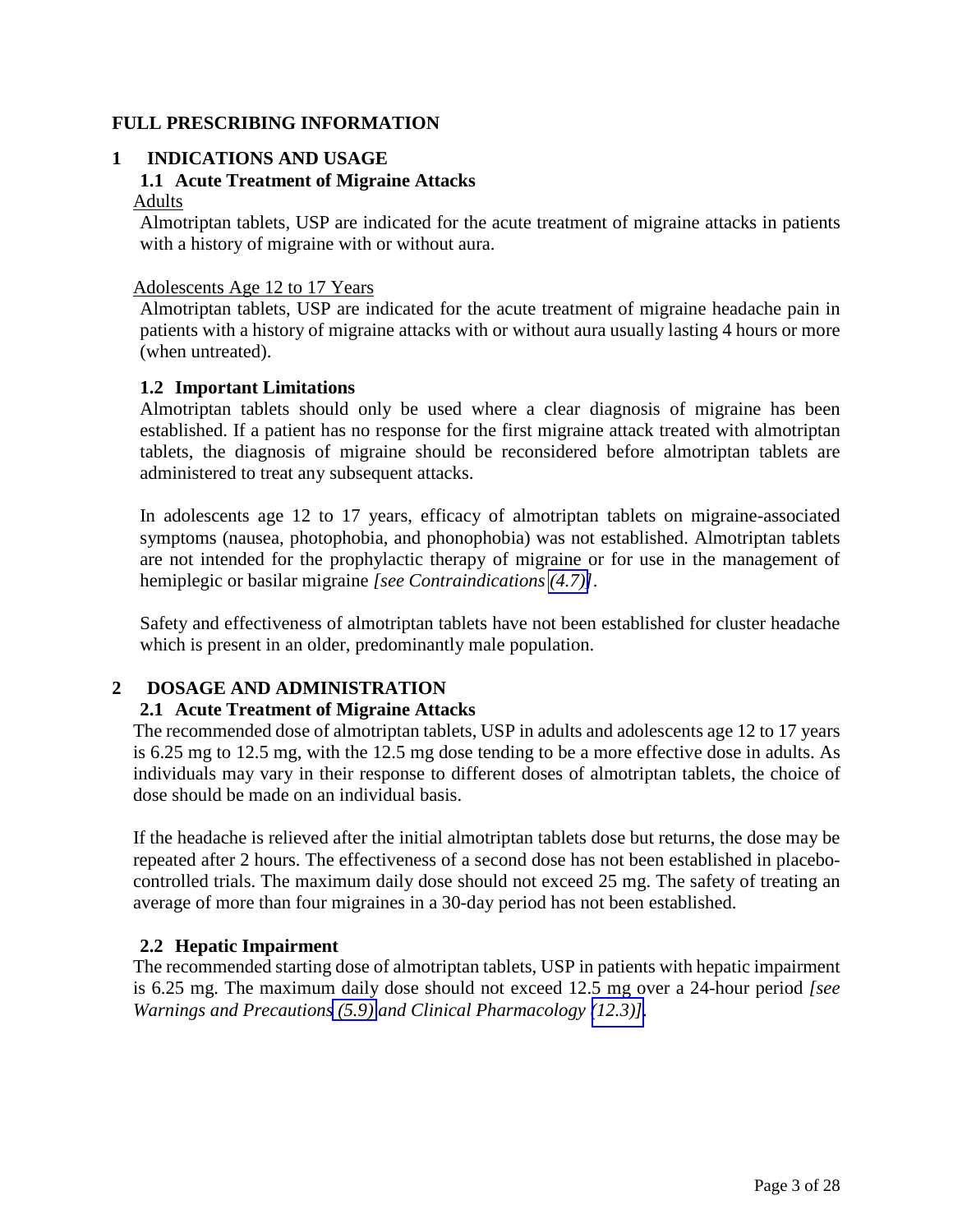# <span id="page-3-0"></span>**2.3 Renal Impairment**

The recommended starting dose of almotriptan tablets, USP in patients with severe renal impairment is 6.25 mg. The maximum daily dose should not exceed 12.5 mg over a 24-hour period *[see Warnings and Precautions [\(5.9\)](#page-7-0) and Clinical Pharmacology [\(12.3\)\]](#page-14-0)*.

# **3 DOSAGE FORMS AND STRENGTHS**

Almotriptan tablets, USP are available as white, circular, biconvex, film-coated tablets in the following dosage strengths:

6.25 mg tablet debossed with 'A1' on one side and plain on other side.

12.5 mg tablet debossed with 'A2' on one side and plain on other side.

### **4 CONTRAINDICATIONS**

# **4.1 Ischemic or Vasospastic Coronary Artery Disease, or Other Significant Underlying Cardiovascular Disease**

Do not use almotriptan tablets in patients with ischemic heart disease (angina pectoris, history of myocardial infarction, or documented silent ischemia), or in patients who have symptoms or findings consistent with ischemic heart disease, coronary artery vasospasm, including Prinzmetal's variant angina, or other significant underlying cardiovascular disease *[see Warnings and Precautions [\(5.1\)\]](#page-4-0)*.

### **4.2 Cerebrovascular Syndromes**

Do not use almotriptan tablets in patients with cerebrovascular syndromes including (but not limited to) stroke of any type as well as transient ischemic attacks *[see Warnings and Precautions [\(5.3\)\]](#page-5-0)*.

### **4.3 Peripheral Vascular Disease**

Do not use almotriptan tablets in patients with peripheral vascular disease including (but not limited to) ischemic bowel disease *[see Warnings and Precautions [\(5.4\)\]](#page-6-0)*.

### **4.4 Uncontrolled Hypertension**

Because almotriptan tablets may increase blood pressure, do not use almotriptan tablets in patients with uncontrolled hypertension *[see Warnings and Precautions [\(5.7\)\].](#page-6-0)*

# **4.5 Ergotamine-Containing and Ergot-Type Medications**

Do not use almotriptan tablets and ergotamine-containing or ergot-derived medications like dihydroergotamine, ergotamine tartrate, or methysergide within 24 hours of each other *[see Drug Interactions [\(7.1\)\]](#page-11-0)*.

### **4.6 Concomitant Use With 5-HT1 Agonists (e.g., Triptans)**

Almotriptan tablets and other  $5-HT_1$  agonists (e.g., triptans) should not be administered within 24 hours of each other *[see Warnings and Precautions [\(5.1\)](#page-4-0) and [\(5.2\)\]](#page-5-0)*.

### **4.7 Hemiplegic or Basilar Migraine**

Do not use almotriptan tablets in patients with hemiplegic or basilar migraine.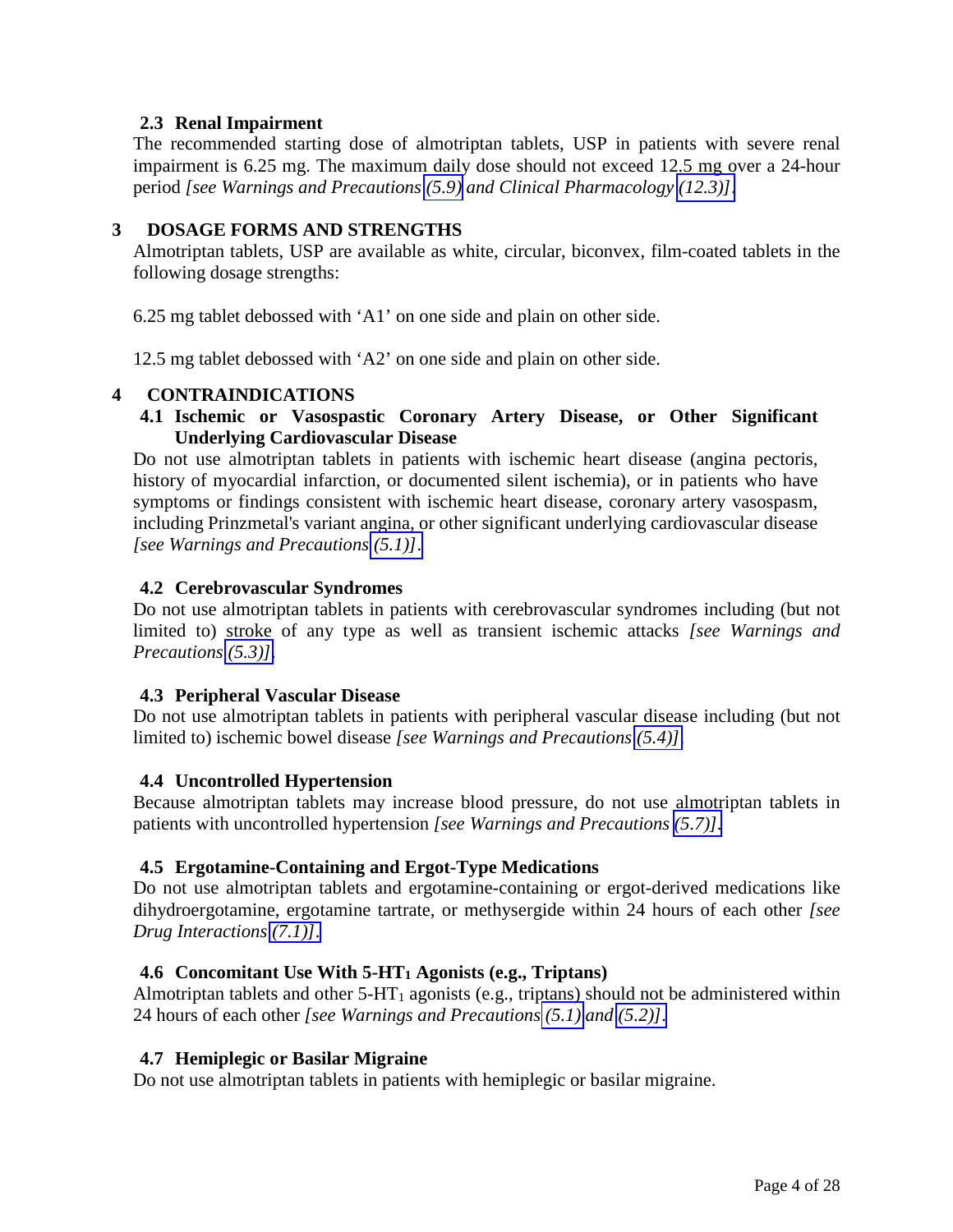# <span id="page-4-0"></span>**4.8 Hypersensitivity**

Almotriptan tablets are contraindicated in patients with known hypersensitivity to almotriptan or any of its inactive ingredients.

# **5 WARNINGS AND PRECAUTIONS**

#### **5.1 Risk of Myocardial Ischemia and Infarction and Other Adverse Cardiac Events**  Cardiac Events and Fatalities with  $5-HT_1$  Agonists

Serious adverse cardiac events, including acute myocardial infarction, have been reported within a few hours following administration of almotriptan tablets. Life-threatening disturbances of cardiac rhythm and death have been reported within a few hours following the administration of other triptans. Considering the extent of use of triptans in patients with migraine, the incidence of these events is extremely low.

Almotriptan tablets can cause coronary vasospasm; at least one of these events occurred in a patient with no cardiac history and with documented absence of coronary artery disease. Because of the close proximity of the events to use of almotriptan tablets, a causal relationship cannot be excluded. Patients who experience signs or symptoms suggestive of angina following dosing should be evaluated for the presence of coronary artery disease (CAD) or a predisposition to Prinzmetal's variant angina before receiving additional doses of medication, and should be monitored electrocardiographically if dosing is resumed and similar symptoms recur.

### *Premarketing Experience with Almotriptan Tablets in Adults*

Among the 3865 subjects/patients who received almotriptan tablets in premarketing clinical trials, one patient was hospitalized for observation after a scheduled electrocardiogram (ECG) was found to be abnormal (negative T-waves on the left leads) 48 hours after taking a single 6.25 mg dose of almotriptan. The patient, a 48-year-old female, had previously taken 3 other doses for earlier migraine attacks. Myocardial enzymes at the time of the abnormal ECG were normal. The patient was diagnosed as having had myocardial ischemia and that she had a family history of coronary disease. An ECG performed 2 days later was normal, as was a follow-up coronary angiography. The patient recovered without incident.

### *Postmarketing Experience with Almotriptan Tablets in Adults*

Serious cardiovascular events have been reported in association with the use of almotriptan tablets. The uncontrolled nature of postmarketing surveillance, however, makes it impossible to definitively determine the proportion of the reported cases that were actually caused by almotriptan or to reliably assess causation in individual cases *[see Adverse Reactions [\(6.3\)\].](#page-10-0)*

#### *Patients with Documented Coronary Artery Disease*

Because of the potential of this class of compound (5-HT1 agonists) to cause coronary vasospasm, almotriptan tablets should not be given to patients with documented ischemic or vasospastic coronary artery disease *[see Contraindications [\(4.1\)\].](#page-3-0)*

#### *Patients with Risk Factors for CAD*

It is strongly recommended that almotriptan tablets not be given to patients in whom unrecognized CAD is predicted by the presence of risk factors (e.g., hypertension,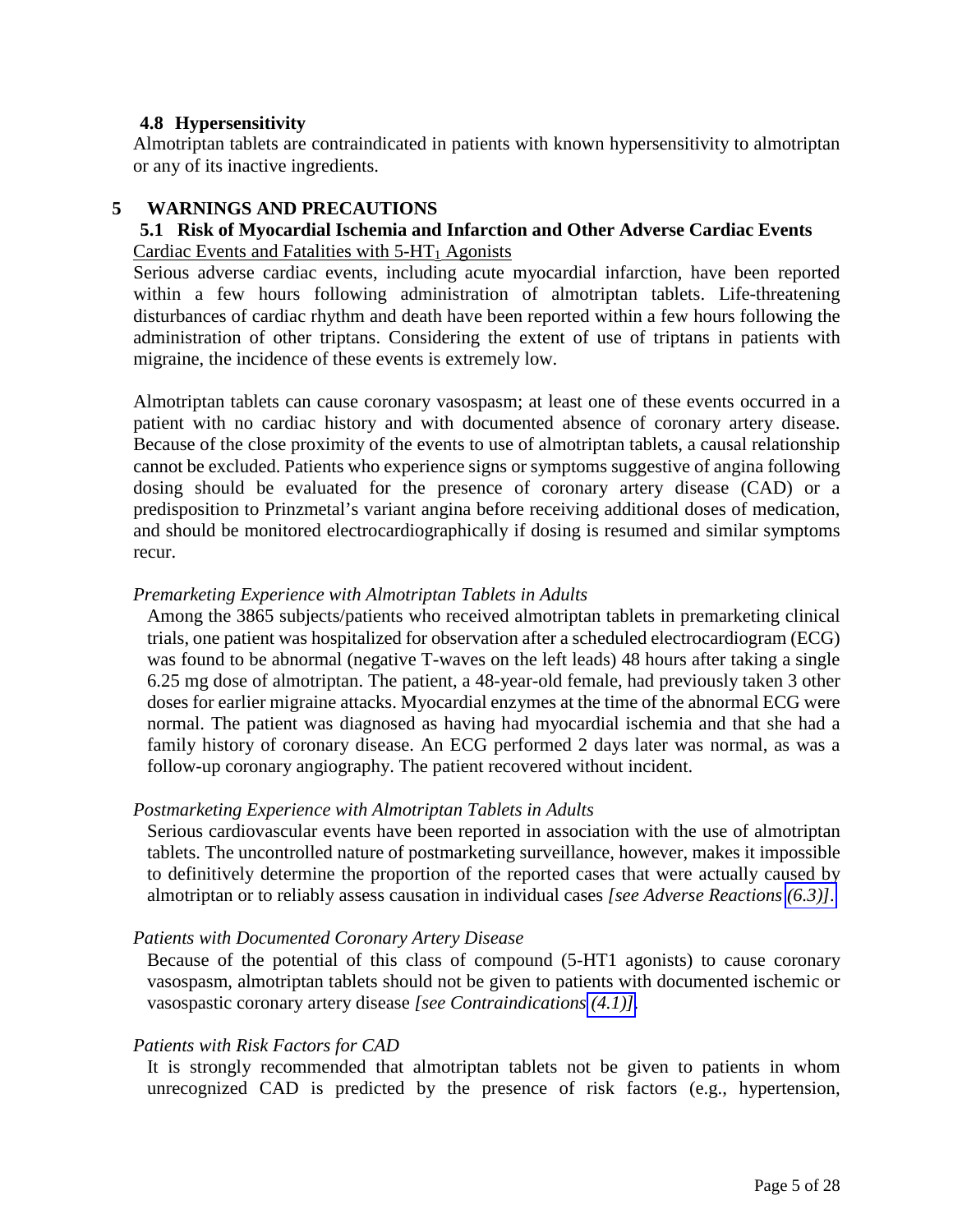<span id="page-5-0"></span>hypercholesterolemia, smoker, obesity, diabetes, strong family history of CAD, female with surgical or physiological menopause, or male over 40 years of age) unless a cardiovascular evaluation provides satisfactory clinical evidence that the patient is reasonably free of coronary artery and ischemic myocardial disease or other significant underlying cardiovascular disease. The sensitivity of cardiac diagnostic procedures to detect cardiovascular disease or predisposition to coronary artery vasospasm is modest, at best. If, during the cardiovascular evaluation, the patient's medical history, electrocardiographic or other investigations reveal findings indicative of, or consistent with, coronary artery vasospasm or myocardial ischemia, almotriptan tablets should not be administered *[see Contraindication[s \(4.1\)\].](#page-3-0)* 

For patients with risk factors predictive of CAD, who are determined to have a satisfactory cardiovascular evaluation, it is strongly recommended that administration of the first dose of almotriptan tablets take place in the setting of a physician's office or similar medically staffed and equipped facility unless the patient has previously received almotriptan tablets. Because cardiac ischemia can occur in the absence of clinical symptoms, consideration should be given to obtaining on the first occasion of use an ECG during the interval immediately following almotriptan tablets, in these patients with risk factors. It is recommended that patients who are intermittent long-term users of almotriptan tablets and who have or acquire risk factors predictive of CAD, as described above, undergo periodic interval cardiovascular evaluation as they continue to use almotriptan tablets.

The systematic approach described above is intended to reduce the likelihood that patients with unrecognized cardiovascular disease will be inadvertently exposed to almotriptan tablets. The ability of cardiac diagnostic procedures to detect all cardiovascular diseases or predisposition to coronary artery vasospasm is modest at best. Cardiovascular events associated with triptan treatment have occurred in patients with no cardiac history and with documented absence of coronary artery disease.

**5.2 Sensations of Pain, Tightness, Pressure in the Chest and/or Throat, Neck, and Jaw**  As with other  $5-HT_1$  agonists, sensations of tightness, pain, pressure, and heaviness in the precordium, throat, neck, and jaw have been reported after treatment with almotriptan tablets. Because 5-HT1 agonists may cause coronary vasospasm, patients who experience signs or symptoms suggestive of angina following dosing should be evaluated for the presence of CAD or a predisposition to Prinzmetal's variant angina before receiving additional doses of medication, and should be monitored electrocardiographically if dosing is resumed and similar symptoms occur. Patients shown to have CAD and those with Prinzmetal's variant angina should not receive 5-HT1 agonists *[see Contraindications [\(4.1\)](#page-3-0) and Warnings and Precautions [\(5.1\)\].](#page-4-0)* 

### **5.3 Cerebrovascular Events and Fatalities**

Cerebral hemorrhage, subarachnoid hemorrhage, stroke, and other cerebrovascular events have been reported in patients treated with other triptans and some events have resulted in fatalities. In a number of cases, it appeared possible that the cerebrovascular events were primary, the triptan having been administered in the incorrect belief that the symptoms experienced were a consequence of migraine, when they were not. As with other acute migraine therapies, before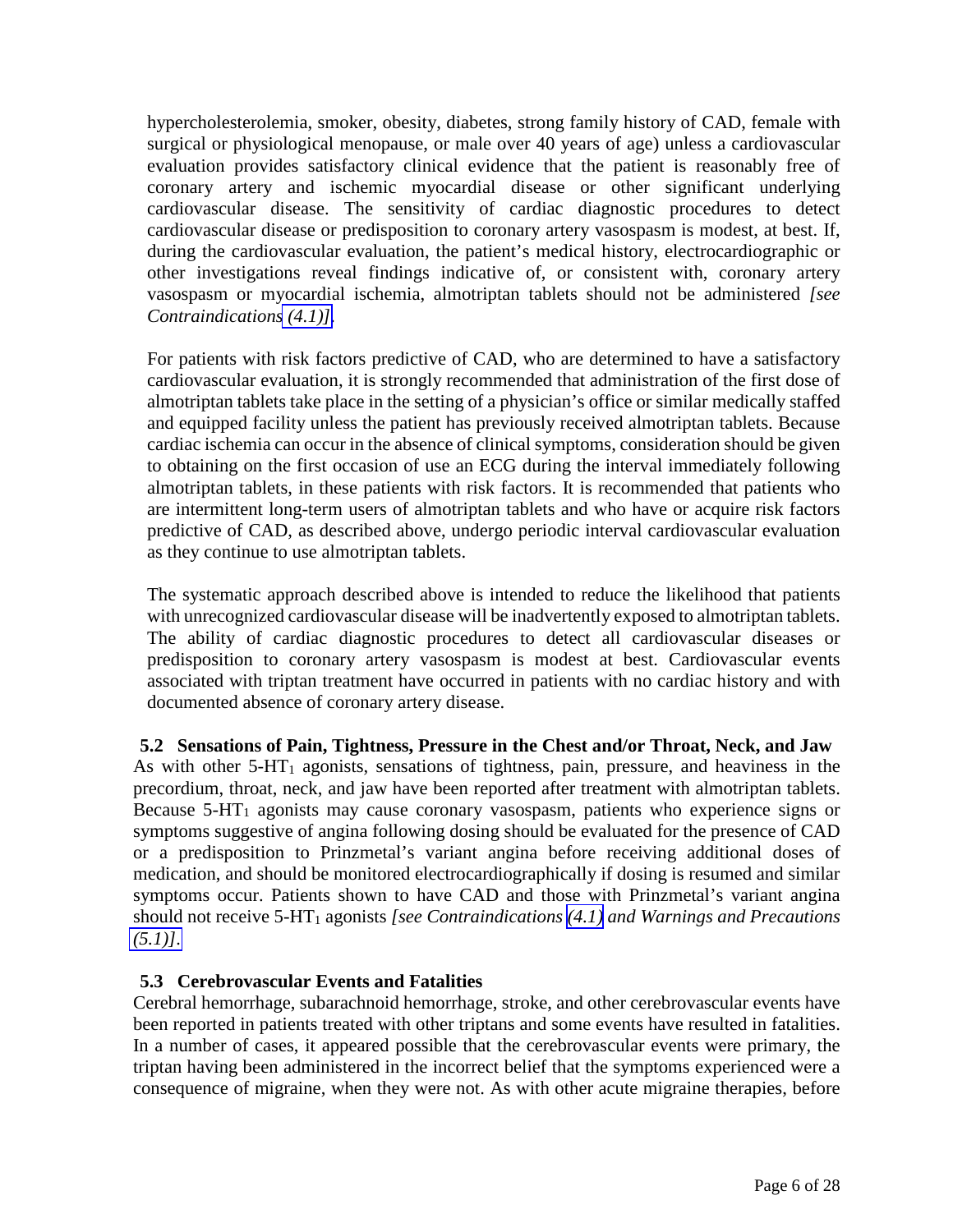<span id="page-6-0"></span>treating headaches in patients not previously diagnosed as migraineurs and in migraineurs who present with atypical symptoms, care should be taken to exclude other potentially serious neurological conditions. It should be noted that patients with migraine may be at increased risk of certain cerebrovascular events (e.g., stroke, hemorrhage, and transient ischemic attack) *[see Contraindications [\(4.2\)\].](#page-3-0)* 

# **5.4 Other Vasospasm-Related Events, Including Peripheral Vascular Ischemia and Colonic Ischemia**

Triptans, including almotriptan tablets, may cause vasospastic reactions other than coronary artery vasospasm, such as peripheral and gastrointestinal vascular ischemia with abdominal pain and bloody diarrhea. Very rare reports of transient and permanent blindness and significant partial vision loss have been reported with the use of triptans. Visual disorders may also be part of a migraine attack. Patients who experience symptoms or signs suggestive of decreased arterial flow following the use of any triptan, such as ischemic bowel syndrome or Raynaud's syndrome, are candidates for further evaluation *[see Contraindications [\(4.3\)\].](#page-3-0)* 

# **5.5 Serotonin Syndrome**

The development of a potentially life-threatening serotonin syndrome may occur with triptans, including almotriptan tablets, particularly during combined use with selective serotonin reuptake inhibitors (SSRIs) or serotonin norepinephrine reuptake inhibitors (SNRIs). If concomitant treatment with almotriptan tablets and an SSRI (e.g., fluoxetine, paroxetine, sertraline, fluvoxamine, citalopram, escitalopram) or SNRI (e.g., venlafaxine, duloxetine) is clinically warranted, careful observation of the patient is advised, particularly during treatment initiation and dose increases. Serotonin syndrome symptoms may include mental status changes (e.g., agitation, hallucinations, coma), autonomic instability (e.g., tachycardia, labile blood pressure, hyperthermia), neuromuscular aberrations (e.g., hyperreflexia, incoordination) and/or gastrointestinal symptoms (e.g., nausea, vomiting, diarrhea) *[see Drug Interactions [\(7.3\)\].](#page-11-0)* 

# **5.6 Medication Overuse Headache**

Overuse of acute migraine drugs (e.g., ergotamine, triptans, opioids, or combination of these drugs for 10 or more days per month) may lead to exacerbation of headache (medication overuse headache). Medication overuse headache may present as migraine-like daily headaches or as a marked increase in frequency of migraine attacks. Detoxification of patients, including withdrawal of the overused drugs, and treatment of withdrawal symptoms (which often includes a transient worsening of headache) may be necessary.

# **5.7 Increases in Blood Pressure**

As with other triptans, significant elevations in systemic blood pressure have been reported on rare occasions with almotriptan tablets use in patients with and without a history of hypertension; very rarely these increases in blood pressure have been associated with significant clinical events. Almotriptan tablets are contraindicated in patients with uncontrolled hypertension. *[see Contraindications [\(4.4\)\]](#page-3-0)*. In normotensive healthy subjects and patients with hypertension controlled by medication, small, but clinically insignificant, increases in mean systolic (0.21 and 4.87 mm Hg, respectively) and diastolic (1.35 and 0.26 mm Hg, respectively) blood pressure relative to placebo were seen over the first 4 hours after oral administration of 12.5 mg of almotriptan.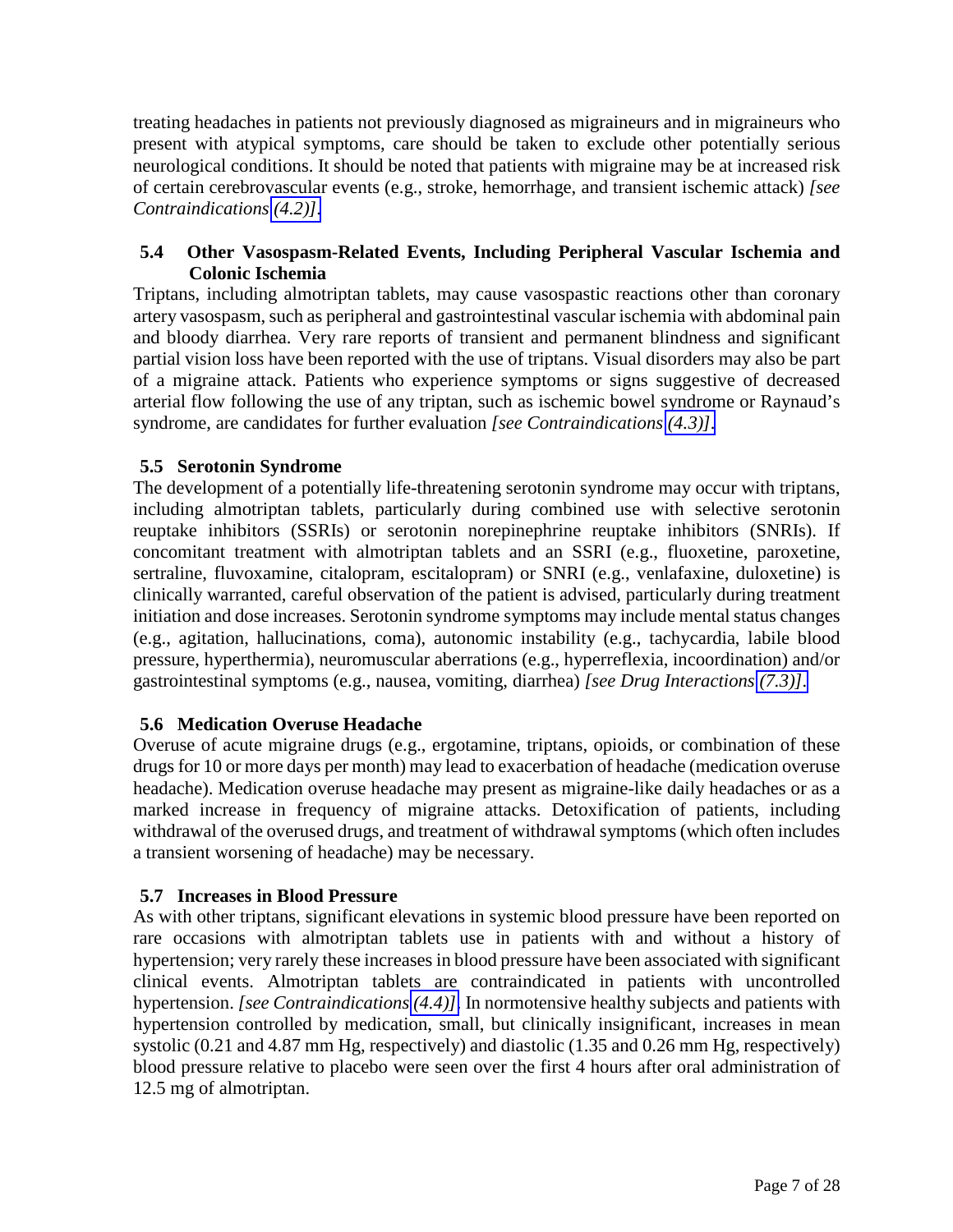<span id="page-7-0"></span>An 18% increase in mean pulmonary artery pressure was seen following dosing with another triptan in a study evaluating subjects undergoing cardiac catheterization.

# **5.8 Hypersensitivity to Sulfonamides**

Caution should be exercised when prescribing almotriptan tablets to patients with known hypersensitivity to sulfonamides. The chemical structure of almotriptan contains a sulfonyl group, which is structurally different from a sulfonamide. Cross-sensitivity to almotriptan in patients allergic to sulfonamides has not been systematically evaluated.

# **5.9 Impaired Hepatic or Renal Function**

Almotriptan tablets should be administered with caution to patients with diseases that may alter the absorption, metabolism, or excretion of drugs, such as those with impaired hepatic or renal function *[see Dosage and Administration [\(2.2\),](#page-2-0) [\(2.3\)](#page-3-0) and Clinical Pharmacology [\(12.3\)\].](#page-14-0)* 

### **5.10 Binding to Melanin-Containing Tissues**

When pigmented rats were given a single oral dose of 5 mg/kg of radiolabeled almotriptan, the elimination half-life of radioactivity from the eye was 22 days. This finding suggests that almotriptan and/or its metabolites may bind to melanin in the eye. Because almotriptan could accumulate in melanin-rich tissues over time, there is the possibility that it could cause toxicity in these tissues with extended use. However, no adverse retinal effects related to treatment with almotriptan were noted in a 52-week toxicity study in dogs given up to 12.5 mg/kg/day (resulting in exposure [AUC] to parent drug approximately 20 times that in humans receiving the maximum recommended human dose of 25 mg/day). Although no systematic monitoring of ophthalmologic function was undertaken in clinical trials, and no specific recommendations for ophthalmologic monitoring are offered, prescribers should be aware of the possibility of longterm ophthalmologic effects.

### **5.11 Corneal Opacities**

Three male dogs (out of a total of 14 treated) in a 52-week toxicity study of oral almotriptan developed slight corneal opacities that were noted after 51 weeks, but not after 25 weeks of treatment. The doses at which this occurred were 2, 5, and 12.5 mg/kg/day. The opacity reversed after a 4-week drug-free period in the affected dog treated with the highest dose. Systemic exposure (plasma AUC) to parent drug at 2 mg/kg/day was approximately 2.5 times the exposure in humans receiving the maximum recommended human daily dose of 25 mg. A noeffect dose was not established.

### **6 ADVERSE REACTIONS**

Serious cardiac reactions, including myocardial infarction, have occurred following the use of almotriptan tablets. These reactions are extremely rare and most have been reported in patients with risk factors predictive of CAD. Reactions reported in association with triptans have included coronary artery vasospasm, transient myocardial ischemia, myocardial infarction, ventricular tachycardia, and ventricular fibrillation *[see Contraindications [\(4.1\)](#page-3-0) and Warnings and Precautions [\(5.1\)\].](#page-4-0)* 

The following adverse reactions are discussed in more detail in other sections of the labeling: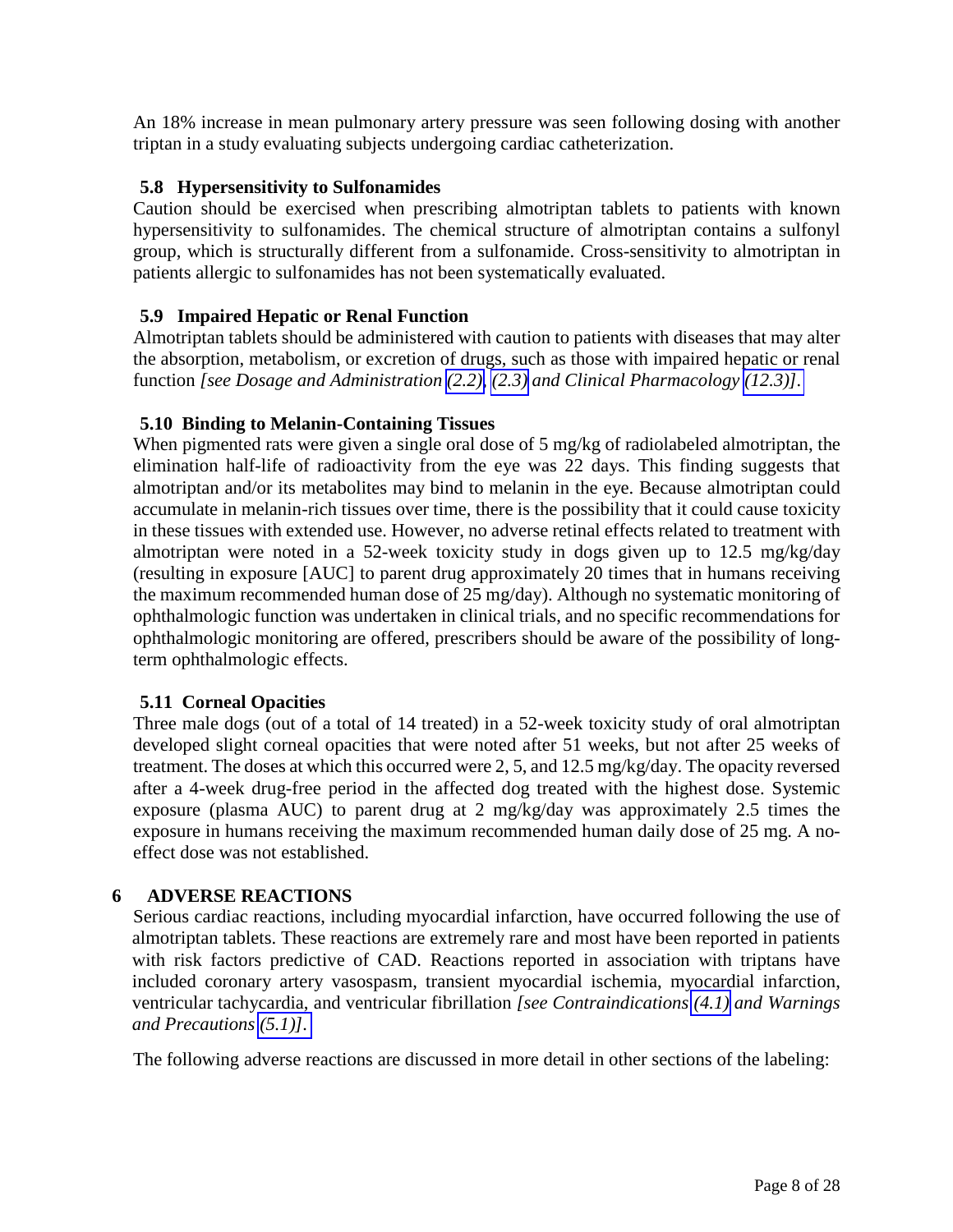- <span id="page-8-0"></span>• Risk of Myocardial Ischemia and Infarction and Other Adverse Cardiac Events *[see Warnings and Precautions [\(5.1\)\]](#page-4-0)*
- Sensations of Pain, Tightness, Pressure in the Chest and/or Throat, Neck, and Jaw *[see Warnings and Precautions [\(5.2\)\]](#page-5-0)*
- Cerebrovascular Events and Fatalities *[see Warnings and Precautions [\(5.3\)\]](#page-5-0)*
- Other Vasospasm-Related Events, Including Peripheral Vascular Ischemia and Colonic Ischemia *[see Warnings and Precautions [\(5.4\)\]](#page-6-0)*
- Serotonin Syndrome *[see Warnings and Precautions [\(5.5\)\]](#page-6-0)*
- Increases in Blood Pressure *[see Warnings and Precautions [\(5.7\)\]](#page-6-0)*

Adverse events were assessed in controlled clinical trials that included 1840 adult patients who received one or two doses of almotriptan tablets and 386 adult patients who received placebo. The most common adverse reactions during treatment with almotriptan tablets were nausea, somnolence, headache, paresthesia, and dry mouth. In long-term open-label studies where patients were allowed to treat multiple attacks for up to 1 year, 5% (63 out of 1347 patients) withdrew due to adverse experiences.

Adverse events were assessed in controlled clinical trials that included 362 adolescent patients who received almotriptan tablets and 172 adolescent patients who received placebo. The most common adverse reactions during treatment with almotriptan tablets were dizziness, somnolence, headache, paresthesia, nausea, and vomiting. In a long-term, open-label study where patients were allowed to treat multiple attacks for up to 1 year, 2% (10 out of 420 adolescent patients) withdrew due to adverse events.

Because clinical studies are conducted under widely varying conditions, adverse reaction rates observed in the clinical studies of a drug cannot be directly compared to rates in the clinical studies of another drug and may not reflect the rates observed in practice.

# **6.1 Commonly-Observed Adverse Reactions in Double-Blind, Placebo-Controlled Almotriptan Tablets Clinical Trials**

### Adults

[Table 1](#page-9-1) lists the adverse events that occurred in at least 1% of the adult patients treated with almotriptan tablets, and at an incidence greater than in patients treated with placebo, regardless of drug relationship.

# **[Table 1:](#page-9-1) Incidence of Adverse Events in Controlled Clinical Trials (Reported in at Least 1% of Adult Patients Treated with Almotriptan Tablets, and at an Incidence Greater than Placebo)**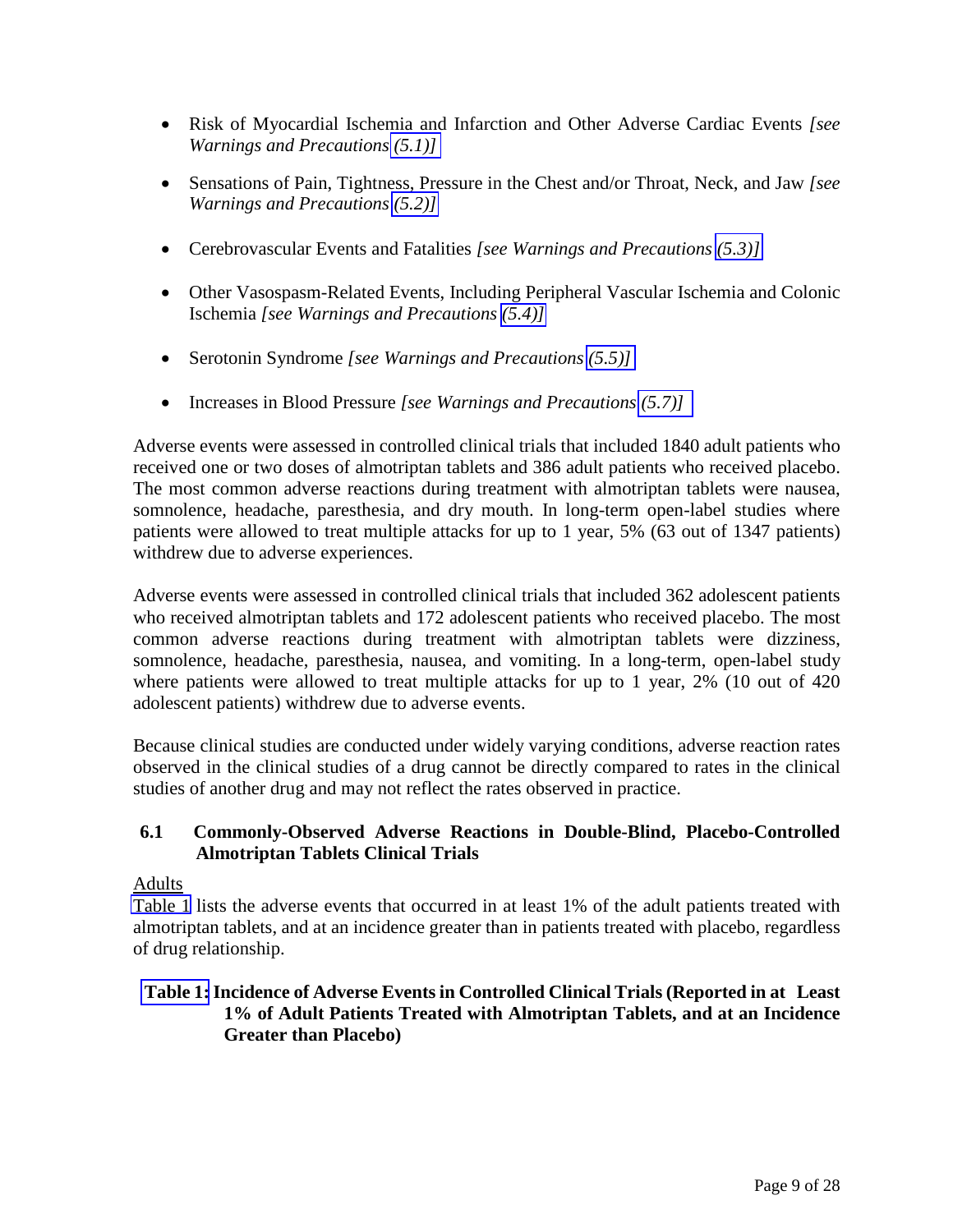<span id="page-9-1"></span><span id="page-9-0"></span>

|                            | <b>Almotriptan Tablets</b><br>$6.25 \text{ mg}$ | <b>Almotriptan Tablets</b><br>$12.5 \text{ mg}$ | <b>Placebo</b> |
|----------------------------|-------------------------------------------------|-------------------------------------------------|----------------|
| <b>System /Organ Class</b> | $(n=527)$                                       | $(n=1313)$                                      | $(n=386)$      |
| <b>Adverse Event</b>       | $\%$                                            | $\%$                                            | %              |
| <b>Digestive Disorders</b> |                                                 |                                                 |                |
| Nausea                     |                                                 | 2                                               |                |
| Dry Mouth                  |                                                 |                                                 | 0.5            |
| <b>Nervous System</b>      |                                                 |                                                 |                |
| <b>Disorders</b>           |                                                 |                                                 |                |
| Paresthesia                |                                                 |                                                 | 0.5            |

The incidence of adverse events in controlled clinical trials was not affected by gender, weight, age, presence of aura, or use of prophylactic medications or oral contraceptives. There were insufficient data to assess the effect of race on the incidence of adverse events.

#### Adolescents

Table 2 lists the adverse reactions reported by 1% or more of almotriptan tablets -treated adolescents age 12 to 17 years in 1 placebo-controlled, double-blind clinical trial.

### **Table 2: Adverse Reactions Reported by** ≥**1% of Adolescent Patients Treated with Almotriptan Tablets in 1 Placebo-Controlled, Double-Blind Clinical Trial**

| <b>System /Organ Class</b>        | <b>Almotriptan Tablets</b><br>$6.25 \text{ mg}$ | <b>Almotriptan Tablets</b><br>$12.5 \text{ mg}$ | <b>Placebo</b> |
|-----------------------------------|-------------------------------------------------|-------------------------------------------------|----------------|
| <b>Adverse Reaction</b>           | $(n=180)$                                       | $(n=182)$                                       | $(n=172)$      |
|                                   | $\%$                                            | $\%$                                            | $\%$           |
| <b>Nervous System Disorders</b>   |                                                 |                                                 |                |
| <b>Dizziness</b>                  |                                                 |                                                 |                |
| Somnolence                        |                                                 |                                                 |                |
| Headache                          |                                                 |                                                 |                |
| Paresthesia                       | $<$ 1                                           |                                                 | $<\,$ $\,$     |
| <b>Gastrointestinal Disorders</b> |                                                 |                                                 |                |
| Nausea                            |                                                 |                                                 | $\mathbf{0}$   |
| Vomiting                          |                                                 |                                                 |                |

### **6.2 Other Adverse Reactions Observed in Almotriptan Tablets Clinical Trials**

In the paragraphs that follow, the frequencies of less commonly reported adverse clinical reactions are presented. The reports include adverse reactions in 5 adult controlled studies and 1 adolescent controlled study. Variability associated with adverse reaction reporting, the terminology used to describe adverse reactions, etc., limit the value of the quantitative frequency estimates provided. Reaction frequencies are calculated as the number of patients who used almotriptan tablets and reported a reaction divided by the total number of patients exposed to almotriptan tablets (n=3047, all doses). All reported reactions are included except those already listed in the previous table, those too general to be informative, and those not reasonably associated with the use of the drug. Reactions are further classified within system organ class and enumerated in order of decreasing frequency using the following definitions: frequent adverse reactions are those occurring in 1/100 or more patients, infrequent adverse reactions are those occurring in fewer than 1/100 to 1/1000 patients, and rare adverse reactions are those occurring in fewer than 1/1000 patients.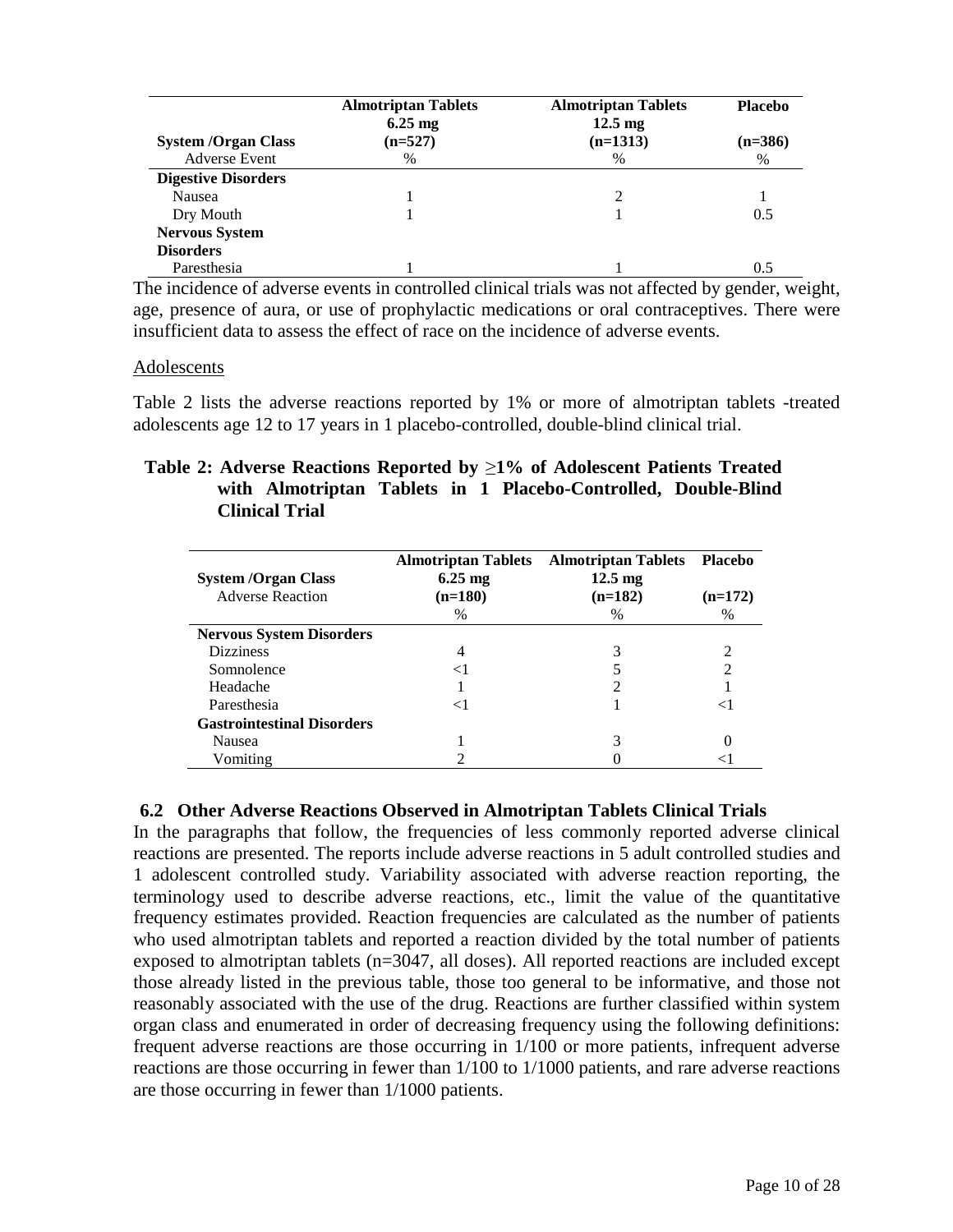<span id="page-10-0"></span>Body: *Frequent*: Headache. *Infrequent:* Abdominal cramp or pain, Asthenia, Chills, Back pain, Chest pain, Neck pain, Fatigue, and Rigid neck. *Rare:* Fever and Photosensitivity reaction.

Cardiovascular: *Infrequent:* Vasodilation, Palpitations, and Tachycardia. *Rare:* Hypertension and Syncope.

Digestive: *Infrequent:* Diarrhea, Vomiting, Dyspepsia, Gastroenteritis, and Increased thirst. *Rare:* Colitis, Gastritis, Esophageal reflux, and Increased salivation.

Metabolic: *Infrequent:* Hyperglycemia and Increased serum creatine phosphokinase. *Rare:* Increased gamma glutamyl transpeptidase and Hypercholesteremia.

Musculo-Skeletal: *Infrequent:* Myalgia. *Rare:* Arthralgia, Arthritis, Myopathy, and Muscle weakness.

Nervous: *Frequent:* Dizziness and Somnolence. *Infrequent:* Tremor, Vertigo, Anxiety, Hypoesthesia, Restlessness, CNS stimulation, and Shakiness. *Rare:* Change in dreams, Impaired concentration, Abnormal coordination, Depressive symptoms, Euphoria, Hyperreflexia, Hypertonia, Nervousness, Neuropathy, Nightmares, Nystagmus, and Insomnia.

Respiratory: *Infrequent:* Pharyngitis, Rhinitis, Dyspnea, Laryngismus, Sinusitis, and Bronchitis. *Rare:* Hyperventilation, Laryngitis, Sneezing, and Epistaxis.

Skin: *Infrequent:* Diaphoresis, Pruritus, and Rash. *Rare:* Dermatitis and Erythema.

Special Senses: *Infrequent:* Ear pain and Tinnitus. *Rare:* Diplopia, Dry eyes, Eye pain, Otitis media, Parosmia, Scotoma, Conjunctivitis, Eye irritation, Hyperacusis, and Taste alteration.

Urogenital: *Infrequent:* Dysmenorrhea.

### **6.3 Postmarketing Experience**

The following adverse reactions have been identified during postapproval use of almotriptan tablets. Because these reactions are reported voluntarily from a population of uncertain size, it is not always possible to reliably estimate their frequency or establish a causal relationship to drug exposure.

Immune System Disorders: Hypersensitivity reactions (including angioedema, anaphylactic reactions and anaphylactic shock)

Psychiatric Disorders: Confusional state, Restlessness

Nervous System Disorders: Hemiplegia, Hypoesthesia, Seizures

Eye Disorders: Blepharospasm, Visual impairment, Vision blurred

Ear and Labyrinth Disorders: Vertigo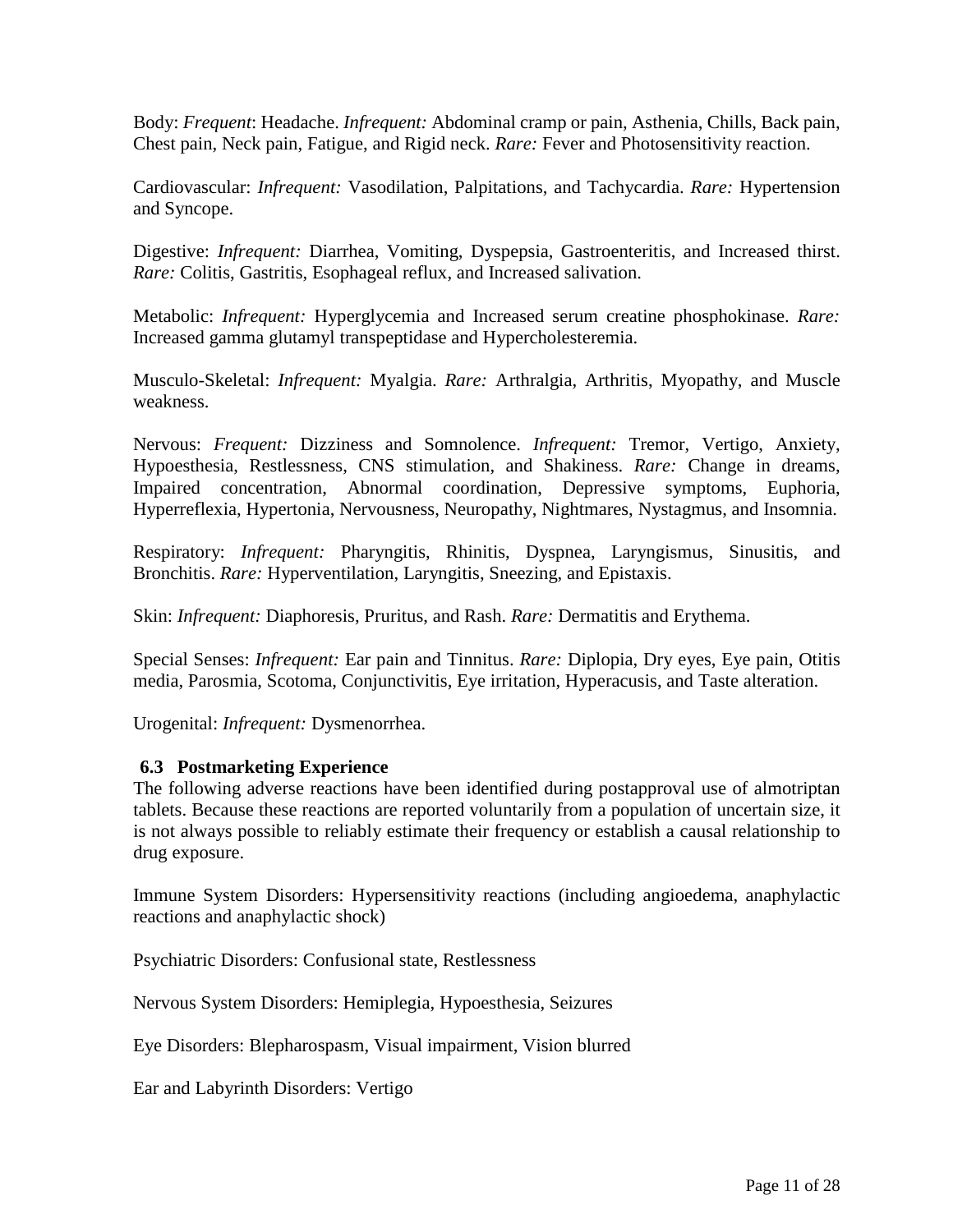<span id="page-11-0"></span>Cardiac Disorders: Acute myocardial infarction, Coronary artery vasospasm, Angina pectoris, Tachycardia

Gastrointestinal Disorders: Abdominal discomfort, Abdominal pain, Abdominal pain upper, Colitis, Hypoesthesia oral, Swollen tongue

Skin and Subcutaneous Tissue Disorders: Cold sweat, Erythema, Hyperhidrosis

Musculoskeletal, Connective Tissue, and Bone Disorders: Arthralgia, Myalgia, Pain in extremity

Reproductive System and Breast Disorders: Breast pain

General Disorders: Malaise, Peripheral coldness.

### **7 DRUG INTERACTIONS**

### **7.1 Ergot-Containing Drugs**

These drugs have been reported to cause prolonged vasospastic reactions. Because, in theory, vasospastic effects may be additive, ergotamine-containing or ergot-type medications (like dihydroergotamine, ergotamine tartrate, or methysergide) and almotriptan tablets should not be used within 24 hours of each other *[see Contraindications [\(4.5\)\]](#page-3-0)*.

### **7.2 5-HT1 Agonists (e.g., Triptans)**

Concomitant use of other  $5-HT_1$  agonists (e.g., triptans) within 24 hours of treatment with almotriptan tablets is contraindicated *[see Contraindications [\(4.6\)\]](#page-3-0)*.

### **7.3 Selective Serotonin Reuptake Inhibitors/Serotonin Norepinephrine Reuptake Inhibitors**

Cases of life-threatening serotonin syndrome have been reported during combined use of triptans and selective serotonin reuptake inhibitors (SSRIs) or serotonin norepinephrine reuptake inhibitors (SNRIs) *[see Warnings and Precautions [\(5.5\),](#page-6-0) Clinical Pharmacology [\(12.3\)\]](#page-14-0)*.

#### **7.4 Ketoconazole and Other Potent CYP3A4 Inhibitors**

Co-administration of almotriptan and oral ketoconazole, a potent CYP3A4 inhibitor, resulted in an approximately 60% increase in exposure of almotriptan. Increased exposures to almotriptan may be expected when almotriptan is used concomitantly with other potent CYP3A4 inhibitors *[see Clinical Pharmacology [\(12.3\)\]](#page-14-0)*.

In patients concomitantly using potent CYP3A4 inhibitors, the recommended starting dose of almotriptan tablets is 6.25 mg. The maximum daily dose should not exceed 12.5 mg within a 24-hour period. Concomitant use of almotriptan tablets and potent CYP3A4 inhibitors should be avoided in patients with renal or hepatic impairment *[see Clinical Pharmacology [\(12.3\)\]](#page-14-0)*.

# **8 USE IN SPECIFIC POPULATIONS**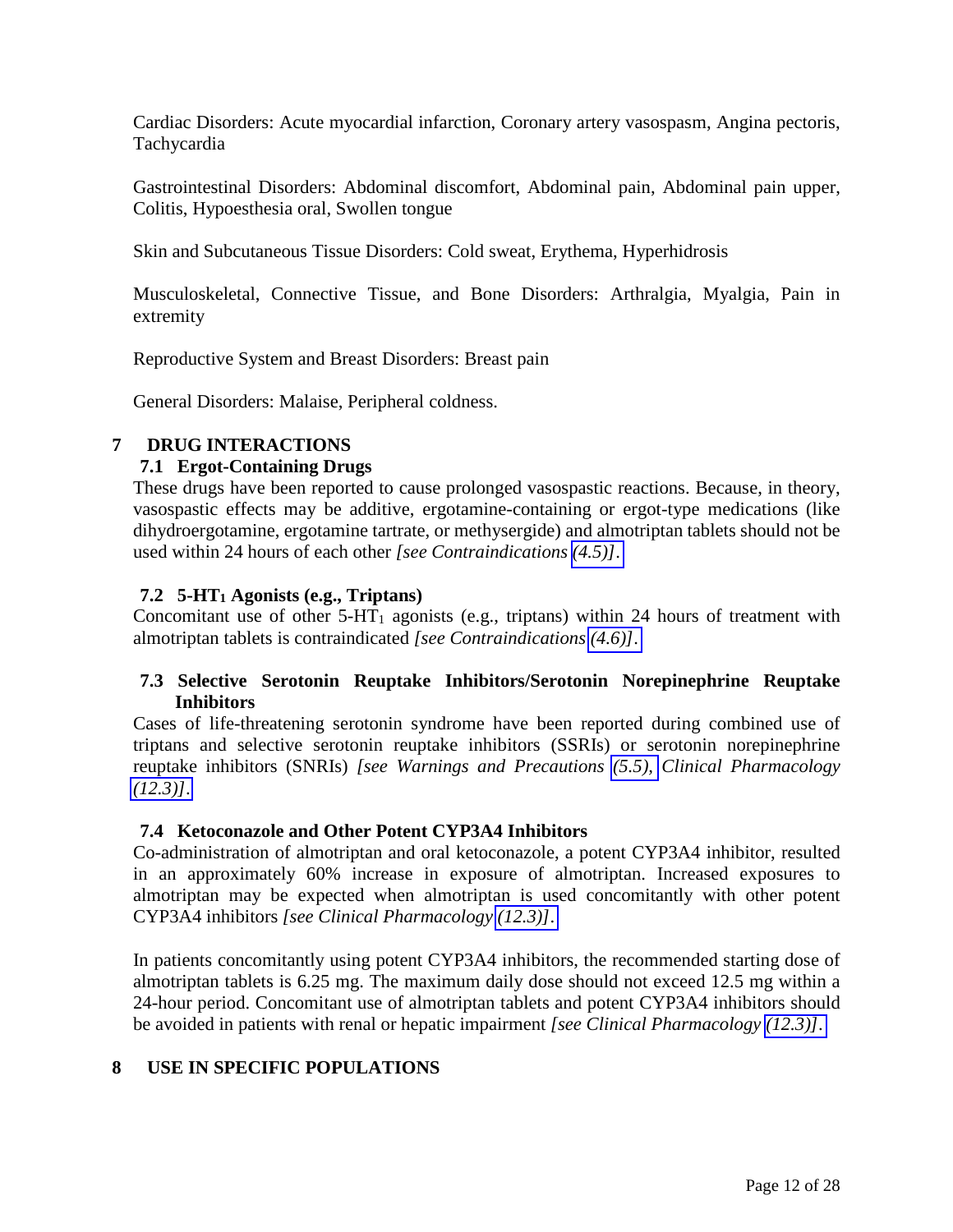# <span id="page-12-0"></span>**8.1 Pregnancy**

# Teratogenic effects

Pregnancy Category C

In animal studies, almotriptan produced developmental toxicity (increased embryolethality and fetal skeletal variations, and decreased offspring body weight) at doses greater than those used clinically. There are no adequate and well-controlled studies in pregnant women; therefore, almotriptan tablets should be used during pregnancy only if the potential benefit justifies the potential risk to the fetus.

When almotriptan (125, 250, 500, or 1000 mg/kg/day) was administered orally to pregnant rats throughout the period of organogenesis, increased incidences of fetal skeletal variations (decreased ossification) were noted at a dose of 250 mg/kg/day or greater and an increase in embryolethality was seen at the highest dose. The no-effect dose for embryo-fetal developmental toxicity in rats (125 mg/kg/day) is approximately 100 times the maximum recommended human dose (MRHD) of 25 mg/day on a body surface area (mg/m<sup>2</sup>) basis. Similar studies in pregnant rabbits conducted with almotriptan (oral doses of 5, 20, or 60 mg/kg/day) demonstrated increases in embryolethality at the highest dose. The no-effect dose for embryofetal developmental toxicity in rabbits (20 mg/kg/day) is approximately 15 times the MRHD on a mg/m2 basis. When almotriptan (25, 100, or 400 mg/kg/day) was administered orally to rats throughout the periods of gestation and lactation, gestation length was increased and litter size and offspring body weight were decreased at the highest dose. The decrease in pup weight persisted throughout lactation. The no-effect dose in this study (100 mg/kg/day) is 40 times the MRHD on a mg/m<sup>2</sup> basis.

### **8.2 Labor and Delivery**

The effect of almotriptan tablets on labor and delivery in humans is unknown.

### **8.3 Nursing Mothers**

It is not known whether almotriptan is excreted in human milk. Because many drugs are excreted in human milk, caution should be exercised when almotriptan tablets are administered to a nursing woman. Levels of almotriptan in rat milk were up to 7 times higher than in rat plasma.

### **8.4 Pediatric Use**

Safety and efficacy of almotriptan tablets in pediatric patients under the age of 12 years have not been established. The pharmacokinetics, efficacy, and safety of almotriptan tablets have been evaluated in adolescent patients, age 12 to 17 years *[see Clinical Pharmacology [\(12.3\)](#page-14-0)  and Clinical Studies [\(14.2\)\]](#page-19-0)*.

In a clinical study, almotriptan tablets 6.25 mg and 12.5 mg were found to be effective for the relief of migraine headache pain in adolescent patients age 12 to 17 years. Efficacy on migraineassociated symptoms (nausea, photophobia, and phonophobia) was not established. The most common adverse reactions (incidence of  $\geq$ 1%) associated with almotriptan tablets treatment were dizziness, somnolence, headache, paresthesia, nausea, and vomiting *[see Adverse Reactions [\(6.1\)\].](#page-8-0)* The safety and tolerability profile of almotriptan tablets treatment in adolescents is similar to the profile observed in adults.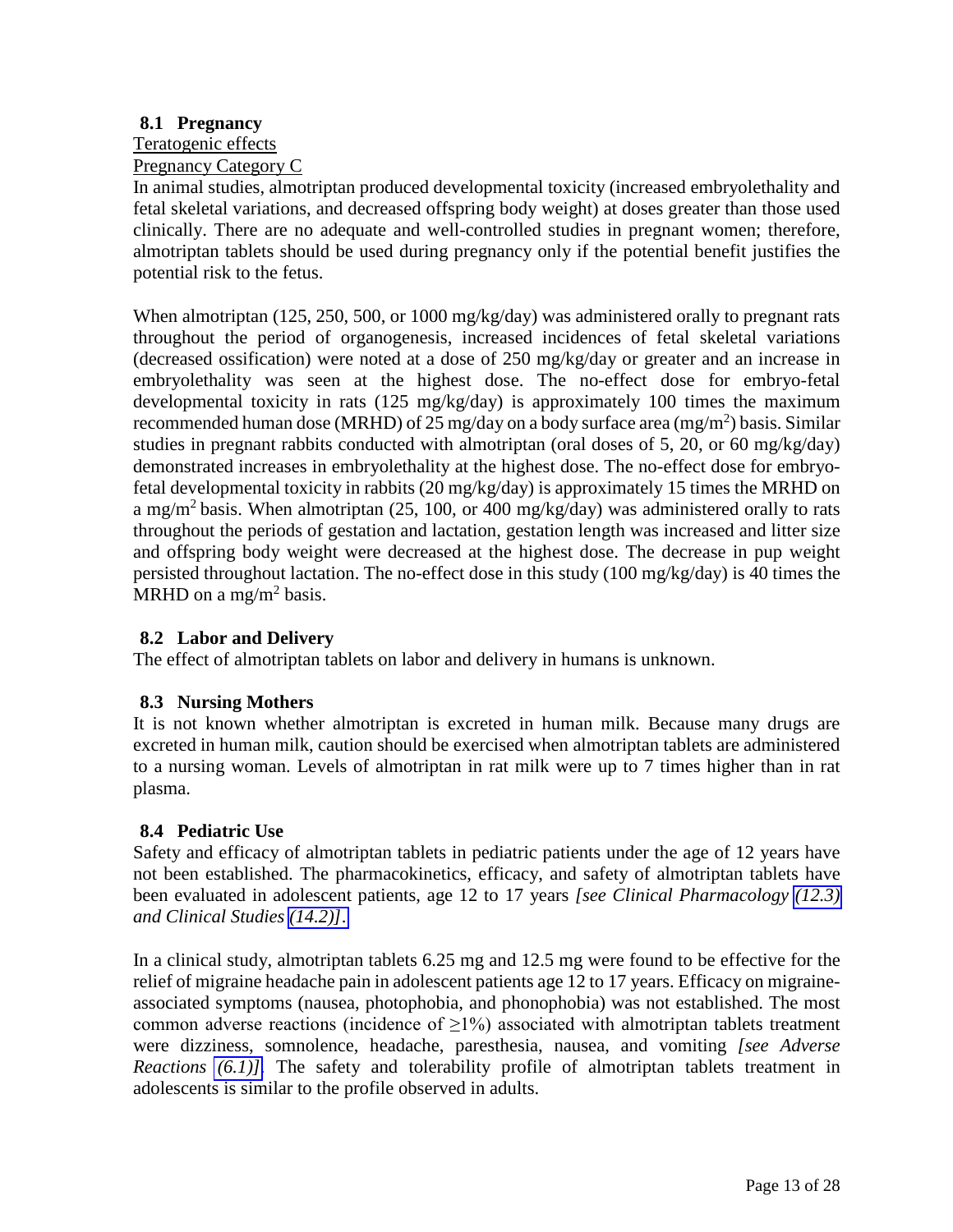<span id="page-13-0"></span>Postmarketing experience with other triptans include a limited number of reports that describe pediatric patients who have experienced clinically serious adverse events that are similar in nature to those reported rarely in adults.

# **8.5 Geriatric Use**

Clinical studies of almotriptan tablets did not include sufficient numbers of subjects age 65 and over to determine whether they respond differently from younger subjects. Clearance of almotriptan was lower in elderly volunteers than in younger individuals, but there were no observed differences in the safety and tolerability between the two populations *[see Clinical Pharmacology [\(12.3\)\]](#page-14-0)*. In general, dose selection for an elderly patient should be cautious, usually starting at the low dose, reflecting the greater frequency of decreased hepatic, renal, or cardiac function, and of concomitant disease or other drug therapy. The recommended dose of almotriptan tablets for elderly patients with normal renal function for their age is the same as that recommended for younger adults.

# **8.6 Hepatic Impairment**

The recommended starting dose of almotriptan tablets in patients with hepatic impairment is 6.25 mg. The maximum daily dose should not exceed 12.5 mg over a 24-hour period *[see Dosage and Administration [\(2.2\)](#page-2-0) and Clinical Pharmacology [\(12.3\)\].](#page-14-0)* 

# **8.7 Renal Impairment**

The recommended starting dose of almotriptan tablets in patients with severe renal impairment is 6.25 mg. The maximum daily dose should not exceed 12.5 mg over a 24-hour period *[see Dosage and Administration [\(2.3\)](#page-3-0) and Clinical Pharmacology [\(12.3\)\]](#page-14-0)*.

### **10 OVERDOSAGE**

### **10.1 Signs and Symptoms**

Patients and volunteers receiving single oral doses of 100 to 150 mg of almotriptan did not experience significant adverse events. Six additional normal volunteers received single oral doses of 200 mg without serious adverse events. During clinical trials with almotriptan tablets, one patient ingested 62.5 mg in a 5-hour period and another patient ingested 100 mg in a 38 hour period. Neither patient experienced adverse reactions.

Based on the pharmacology of triptans, hypertension or other more serious cardiovascular symptoms could occur after overdosage.

### **10.2 Recommended Treatment**

There is no specific antidote to almotriptan tablets. In cases of severe intoxication, intensive care procedures are recommended, including establishing and maintaining a patent airway, ensuring adequate oxygenation and ventilation, and monitoring and support of the cardiovascular system.

Clinical and electrocardiographic monitoring should be continued for at least 20 hours even if clinical symptoms are not observed.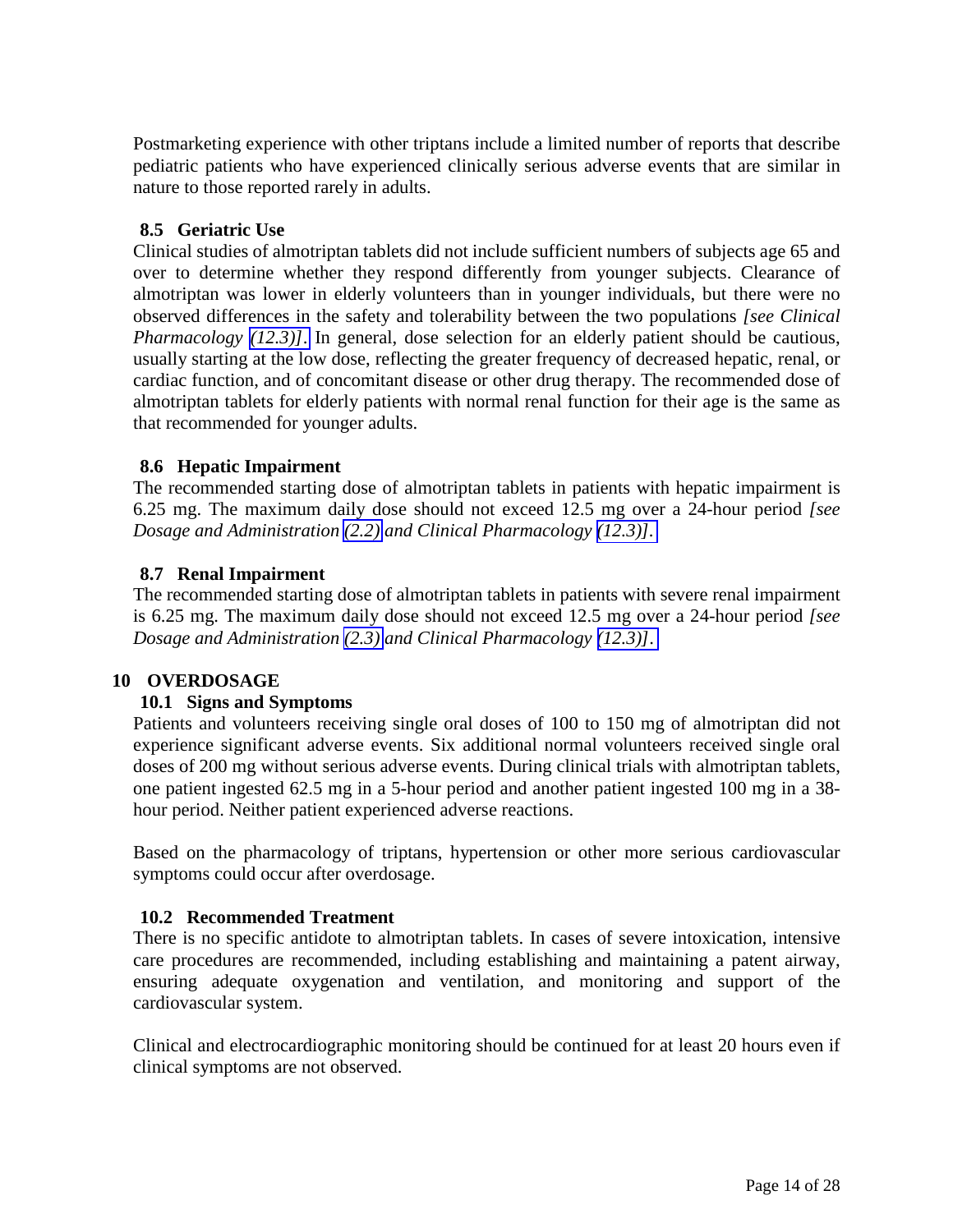It is unknown what effect hemodialysis or peritoneal dialysis has on plasma concentrations of almotriptan.

### **11 DESCRIPTION**

Almotriptan tablets, USP contain almotriptan malate USP, a selective 5-hydroxytryptamine<sub>1B/1D</sub> (5-HT1B/1D) receptor agonist. Almotriptan malate is chemically designated as 1-[[[3-[2- (Dimethylamino)ethyl]-1H-indol-5-yl]methyl]sulfonyl]pyrrolidine (±)-hydroxybutanedioate (1:1) and its structural formula is:

<span id="page-14-0"></span>

Its empirical formula is  $C_{17}H_{25}N_3O_2S-C_4H_6O_5$ , representing a molecular weight of 469.55. Almotriptan is a white to off-white crystalline powder that is soluble in water. Almotriptan tablets, USP for oral administration contains almotriptan malate equivalent to 6.25 or 12.5 mg of almotriptan. Each compressed tablet contains the following inactive ingredients: mannitol, microcrystalline cellulose, povidone, sodium starch glycolate, sodium stearyl fumarate, polyethylene glycol, titanium dioxide and hypromellose.

# **12 CLINICAL PHARMACOLOGY**

### **12.1 Mechanism of Action**

Almotriptan binds with high affinity to 5-HT<sub>1D</sub>, 5-HT<sub>1B</sub>, and 5-HT<sub>1F</sub> receptors. Almotriptan has weak affinity for  $5-HT_{1A}$  and  $5-HT_7$  receptors, but has no significant affinity or pharmacological activity at 5-HT<sub>2</sub>, 5-HT<sub>3</sub>, 5-HT<sub>4</sub>, 5-HT<sub>6</sub>; alpha or beta adrenergic; adenosine  $(A_1, A_2)$ ; angiotensin (AT<sub>1</sub>, AT<sub>2</sub>); dopamine (D<sub>1</sub>, D<sub>2</sub>); endothelin (ET<sub>A</sub>, ET<sub>B</sub>); or tachykinin (NK<sub>1</sub>, NK<sub>2</sub>,  $NK<sub>3</sub>$ ) binding sites.

### **12.2 Pharmacodynamics**

Current theories on the etiology of migraine headache suggest that symptoms are due to local cranial vasodilatation and/or to the release of vasoactive and pro-inflammatory peptides from sensory nerve endings in an activated trigeminal system. The therapeutic activity of almotriptan in migraine can most likely be attributed to agonist effects at  $5-HT_{1B/1D}$  receptors on the extracerebral, intracranial blood vessels that become dilated during a migraine attack and on nerve terminals in the trigeminal system. Activation of these receptors results in cranial vessel constriction, inhibition of neuropeptide release, and reduced transmission in trigeminal pain pathways.

### **12.3 Pharmacokinetics**

### Absorption

The absolute bioavailability of almotriptan is about 70%, with peak plasma levels occurring 1 to 3 hours after administration; food does not affect pharmacokinetics.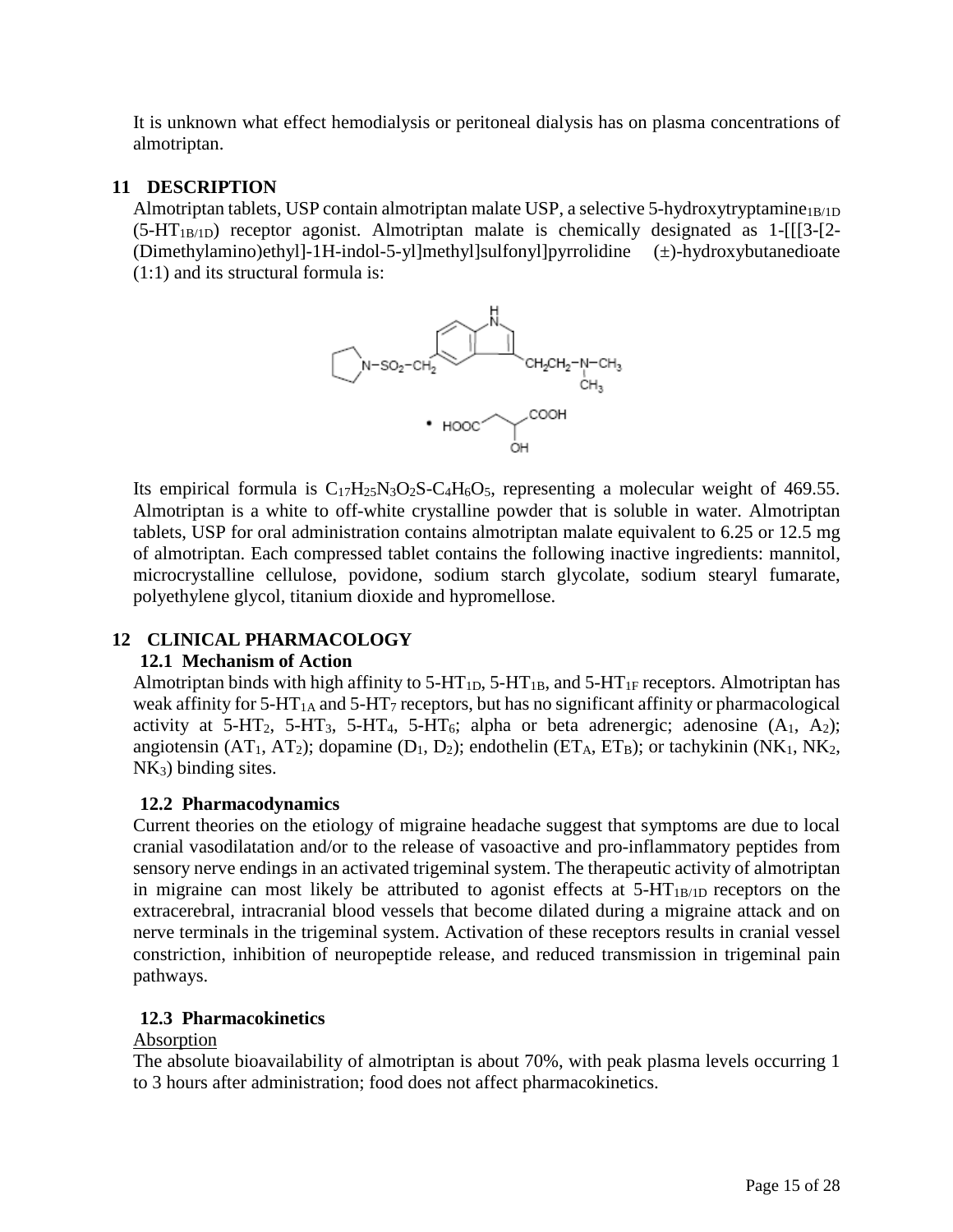# **Distribution**

Almotriptan is minimally protein bound (approximately 35%) and the mean apparent volume of distribution is approximately 180 to 200 liters.

# Metabolism

Almotriptan is metabolized by two major and one minor pathways. Monoamine oxidase (MAO)-mediated oxidative deamination (approximately 27% of the dose), and cytochrome P450-mediated oxidation (approximately 12% of the dose) are the major routes of metabolism, while flavin monooxygenase is the minor route. MAO-A is responsible for the formation of the indoleacetic acid metabolite, whereas cytochrome P450 (3A4 and 2D6) catalyzes the hydroxylation of the pyrrolidine ring to an intermediate that is further oxidized by aldehyde dehydrogenase to the gamma-aminobutyric acid derivative. Both metabolites are inactive.

### Excretion

Almotriptan has a mean half-life of 3 to 4 hours. Almotriptan is eliminated primarily by renal excretion (about 75% of the oral dose), with approximately 40% of an administered dose excreted unchanged in urine. Renal clearance exceeds the glomerular filtration rate by approximately 3-fold, indicating an active mechanism. Approximately 13% of the administered dose is excreted via feces, both unchanged and metabolized.

#### Drug-Drug Interactions

All drug interaction studies were performed in healthy volunteers using a single 12.5 mg dose of almotriptan and multiple doses of the other drug.

### *Monoamine Oxidase Inhibitors*

Co-administration of almotriptan and moclobemide (150 mg twice daily for 8 days) resulted in a 27% decrease in almotriptan clearance and an increase in  $C_{\text{max}}$  of approximately 6%. No dose adjustment is necessary.

### *Propranolol*

Co-administration of almotriptan and propranolol (80 mg twice daily for 7 days) resulted in no significant changes in the pharmacokinetics of almotriptan.

### *Fluoxetine*

Co-administration of almotriptan and fluoxetine (60 mg daily for 8 days), a potent inhibitor of CYP2D6, had no effect on almotriptan clearance, but maximal concentrations of almotriptan were increased 18%. This difference is not clinically significant.

### *Verapamil*

Co-administration of almotriptan and verapamil (120 mg sustained-release tablets twice daily for 7 days), an inhibitor of CYP3A4, resulted in a 20% increase in the area under the plasma concentration-time curve, and in a 24% increase in maximal plasma concentrations of almotriptan. Neither of these changes is clinically significant. No dose adjustment is necessary.

# *Ketoconazole and Other Potent CYP3A4 Inhibitors*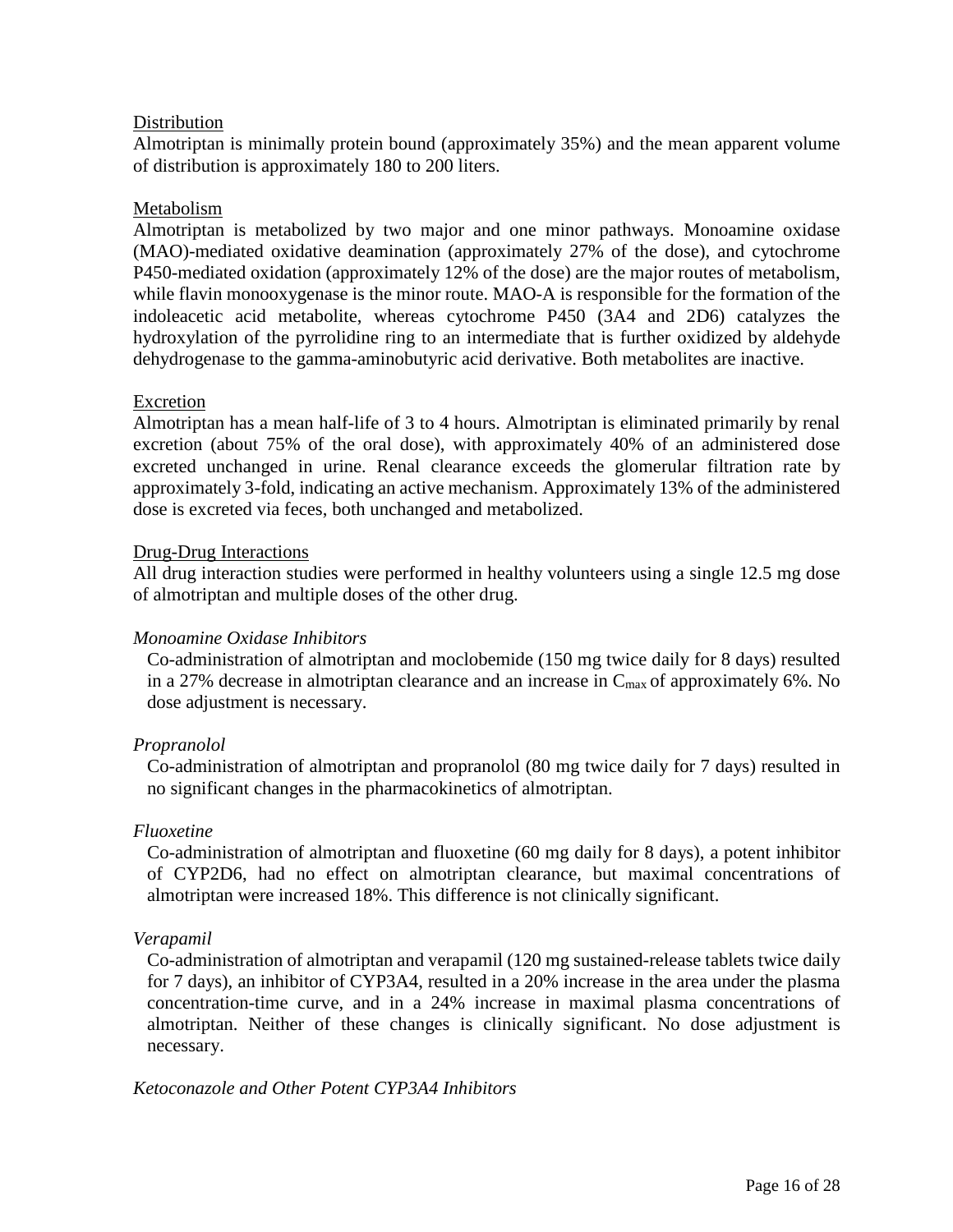<span id="page-16-0"></span>Co-administration of almotriptan and ketoconazole, a potent CYP3A4 inhibitor, resulted in an approximately 60% increase in exposure of almotriptan. Increased exposures to almotriptan may be expected when almotriptan is used with other potent CYP3A4 inhibitors.

#### Special Populations

#### *Geriatric*

Renal and total clearance, and amount of drug excreted in the urine, were lower in elderly healthy volunteers (age 65 to 76 years) than in younger healthy volunteers (age 19 to 34 years), resulting in longer terminal half-life (3.7 hours vs. 3.2 hours) and a 25% higher area under the plasma concentration-time curve in the elderly subjects. The differences, however, do not appear to be clinically significant.

#### *Pediatric*

A pharmacokinetics study of almotriptan was conducted in adolescents (12 to 17 years) and adults (18 to 55 years) with or without a history of migraine. No differences were observed in the rate or extent of absorption of almotriptan in adolescents compared with adults.

#### *Gender*

No significant gender differences were observed in pharmacokinetic parameters.

#### *Race*

No significant differences were observed in pharmacokinetic parameters between Caucasian and African-American volunteers.

### *Hepatic Impairment*

The pharmacokinetics of almotriptan have not been assessed in patients with hepatic impairment. Based on the known mechanisms of clearance of almotriptan, the maximum decrease expected in almotriptan clearance due to hepatic impairment would be 60% *[see Dosage and Administration [\(2.2\)\].](#page-2-0)* 

### *Renal Impairment*

The clearance of almotriptan was approximately 65% lower in patients with severe renal impairment (Cl/F=19.8 L/hour; creatinine clearance between 10 and 30 mL/min) and approximately 40% lower in patients with moderate renal impairment (Cl/F=34.2 L/hour; creatinine clearance between 31 and 71 mL/min) than in healthy volunteers (Cl/F= 57 L/hour). Maximal plasma concentrations of almotriptan increased by approximately 80% in these patients *[see Dosage and Administration [\(2.3\)\]](#page-3-0)*.

# **13 NONCLINICAL TOXICOLOGY**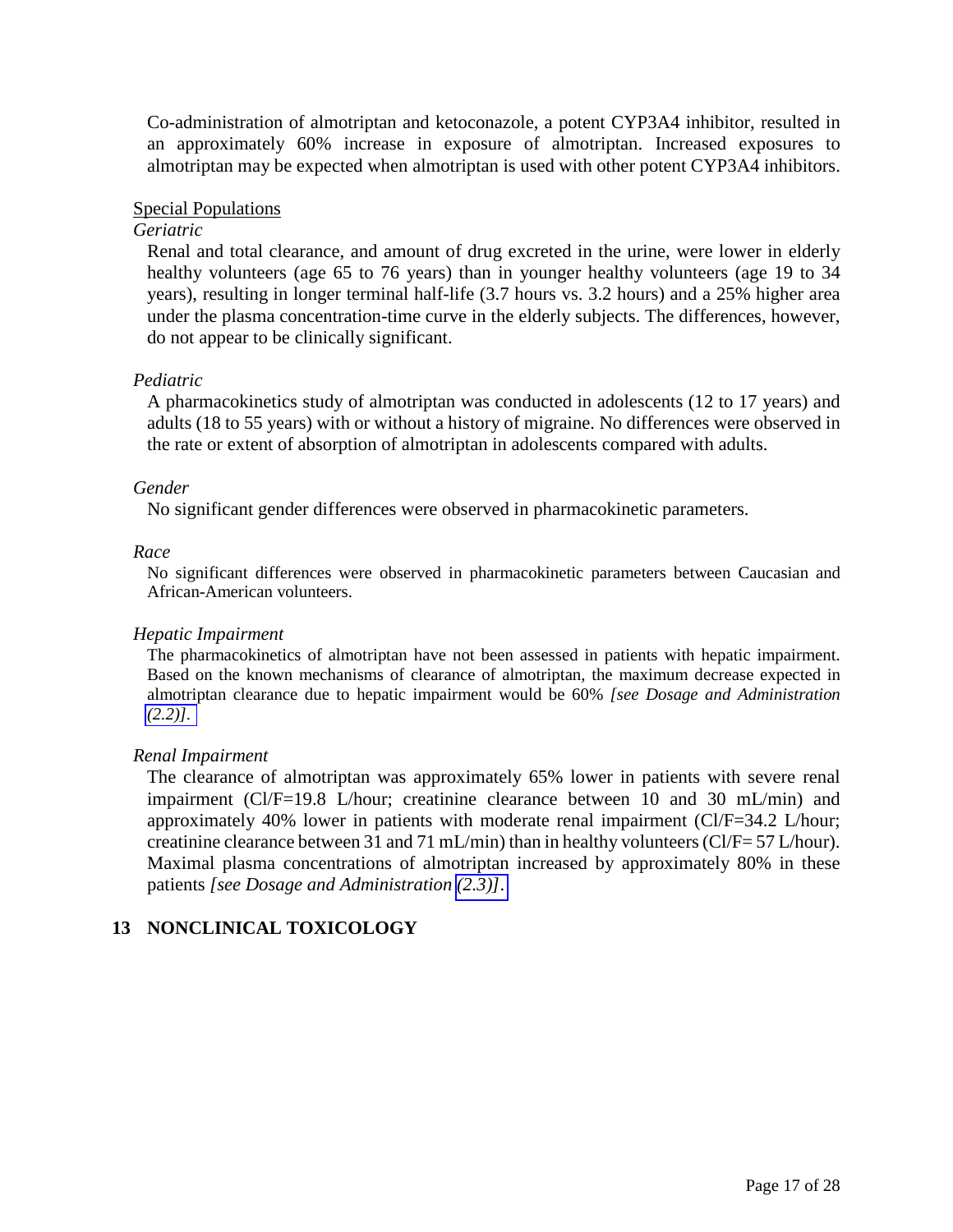# <span id="page-17-0"></span>**13.1 Carcinogenesis, Mutagenesis, Impairment of Fertility**

### **Carcinogenesis**

Almotriptan was administered to mice and rats for up to 103-104 weeks at oral doses up to 250 mg/kg/day and 75 mg/kg/day, respectively. These doses were associated with plasma exposures (AUC) to parent drug that were approximately 40 and 80 times, in mice and rats respectively, the plasma AUC in humans at the maximum recommended human dose (MRHD) of 25 mg/day. Because of high mortality rates in both studies, which reached statistical significance in highdose female mice, all female rats, all male mice, and high-dose female mice were terminated between weeks 96 and 98. There was no increase in tumors related to almotriptan administration.

### **Mutagenesis**

Almotriptan was not mutagenic in two *in vitro* gene mutation assays, the Ames test, and the mouse lymphoma tk assay. Almotriptan was not clastogenic in an *in vivo* mouse micronucleus assay.

#### Impairment of Fertility

When male and female rats received almotriptan (25, 100, or 400 mg/kg/day) orally prior to and during mating and gestation, prolongation of the estrous cycle was observed at the mid-dose and greater, and fertility was impaired at the highest dose. Subsequent mating of treated with untreated animals indicated that the decrease in fertility was due to an effect on females. The no-effect dose for reproductive toxicity in rats (25 mg/kg/day) is approximately 10 times the MRHD on a mg/m<sup>2</sup> basis.

### **14 CLINICAL STUDIES**

### **14.1 Adults**

The efficacy of almotriptan tablets was established in three multi-center, randomized, doubleblind, placebo-controlled European trials. Patients enrolled in these studies were primarily female (86%) and Caucasian (more than 98%), with a mean age of 41 years (range of 18 to 72). Patients were instructed to treat a moderate to severe migraine headache. Two hours after taking one dose of study medication, patients evaluated their headache pain. If the pain had not decreased in severity to mild or no pain, the patient was allowed to take an escape medication. If the pain had decreased to mild or no pain at 2 hours but subsequently increased in severity between 2 and 24 hours, it was considered a relapse and the patient was instructed to take a second dose of study medication. Associated symptoms of nausea, vomiting, photophobia, and phonophobia were also evaluated.

In these studies, the percentage of patients achieving a response (mild or no pain) 2 hours after treatment was significantly greater in patients who received either almotriptan tablets 6.25 mg or 12.5 mg, compared with those who received placebo. A higher percentage of patients reported pain relief after treatment with the 12.5 mg dose than with the 6.25 mg dose. Doses greater than 12.5 mg did not lead to a significantly better response. These results are summarized in [Table 3.](#page-18-0)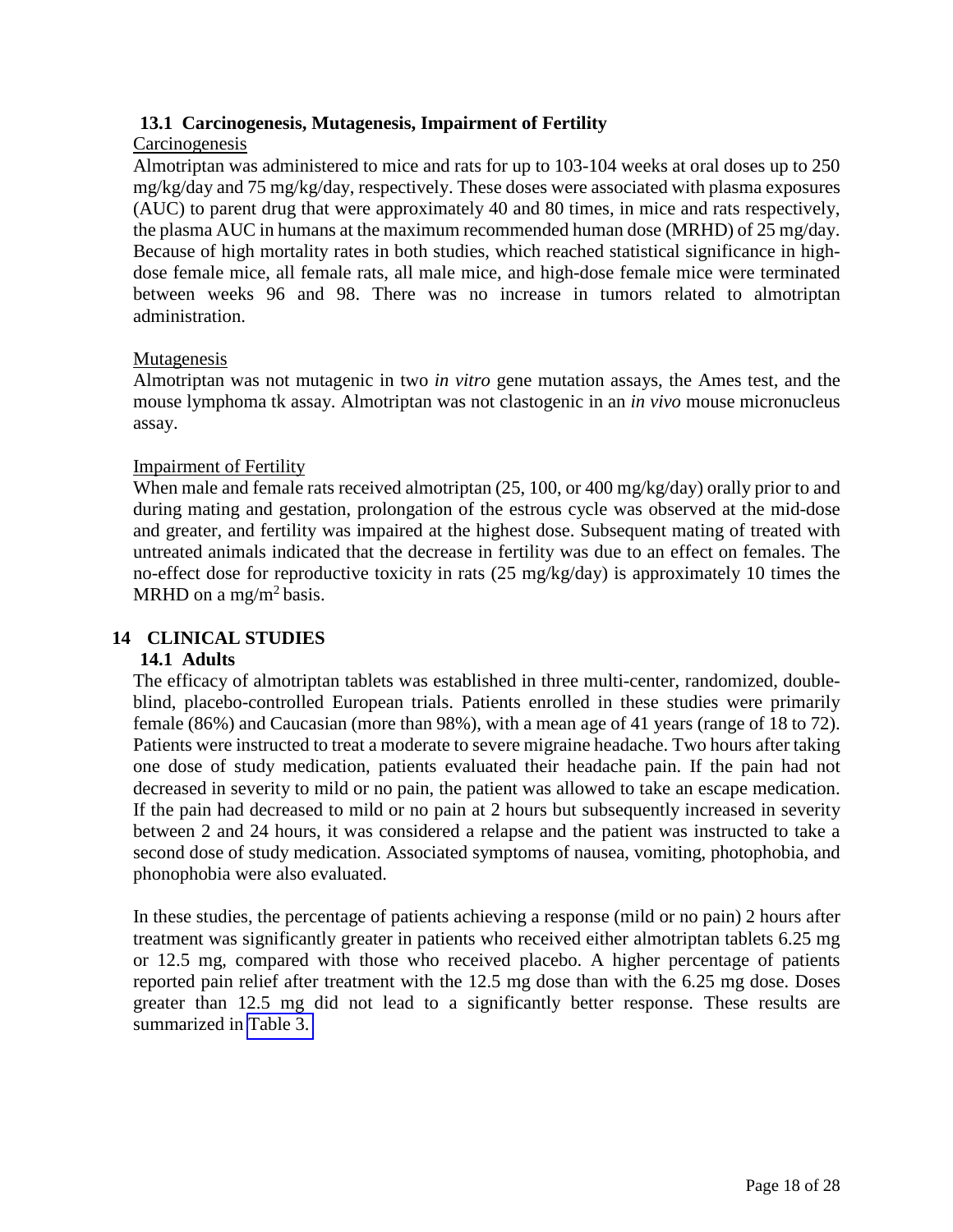|         | <b>Placebo</b> | <b>Almotriptan Tablets</b><br>$6.25 \text{ mg}$ | <b>Almotriptan Tablets</b><br>$12.5 \text{ mg}$ |
|---------|----------------|-------------------------------------------------|-------------------------------------------------|
| Study 1 | 33.8%          | 55.4%*                                          | 58.5% <sup>†</sup>                              |
|         | $(n = 80)$     | $(n = 166)$                                     | $(n = 164)$                                     |
| Study 2 | 40.0%          |                                                 | 57.1% <sup><math>\ddagger</math></sup>          |
|         | $(n = 95)$     |                                                 | $(n = 175)$                                     |
| Study 3 | 33.0%          | $55.6\%$ <sup>†</sup>                           | 64.9% $^{\dagger}$                              |
|         | $(n = 176)$    | $(n = 360)$                                     | $(n = 370)$                                     |

<span id="page-18-0"></span>**Table 3: Response Rates 2 Hours Following Treatment of Initial Headache in Adults** 

p value 0.002 in comparison with placebo

† p value <0.001 in comparison with placebo

‡ p value 0.008 in comparison with placebo

The estimated probability of achieving pain relief within 2 hours following initial treatment with almotriptan tablets in adults is shown in Figure 1.

# **Figure 1: Estimated Probability of Achieving an Initial Headache Response (Mild or no Pain) in 2 Hours in Adults**



This Kaplan-Meier plot is based on data obtained in the three placebo-controlled clinical trials that provided evidence of efficacy (Studies 1, 2, and 3). Patients not achieving pain relief by 2 hours were censored at 2 hours.

For patients with migraine-associated photophobia, phonophobia, nausea, and vomiting at baseline, there was a decreased incidence of these symptoms following administration of almotriptan tablets compared with placebo.

Two to 24 hours following the initial dose of study medication, patients were allowed to take an escape medication or a second dose of study medication for pain response. The estimated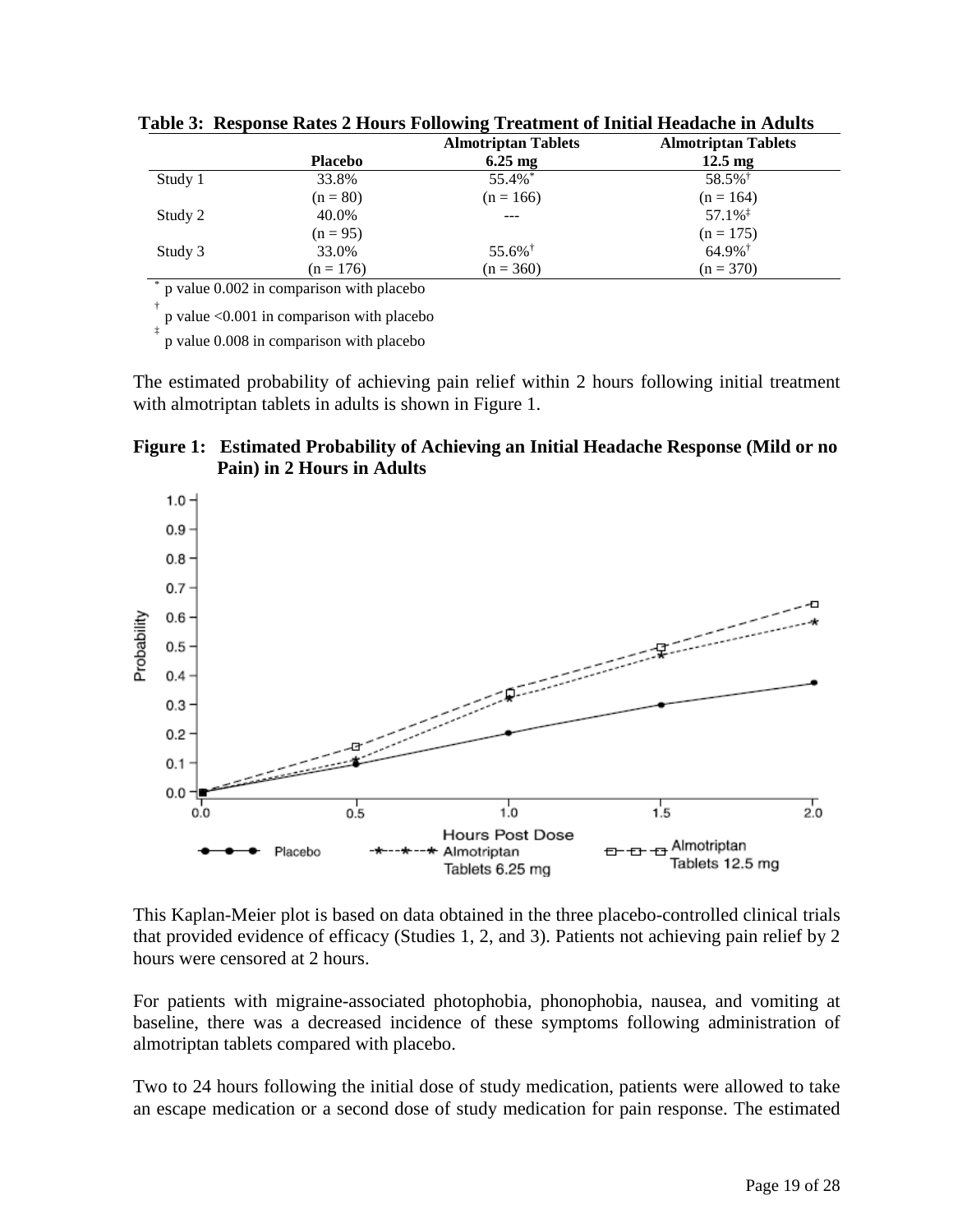<span id="page-19-0"></span>probability of patients taking escape medication or a second dose of study medication over the 24 hours following the initial dose of study medication is shown in Figure 2.





This Kaplan-Meier plot is based on data obtained in the three placebo-controlled trials that provided evidence of efficacy (Studies 1, 2, and 3). Patients not using additional treatment were censored at 24 hours. Remedication was not allowed within 2 hours after the initial dose of almotriptan tablets.

The efficacy of almotriptan tablets was unaffected by the presence of aura; by gender, weight, or age of the patient; or by concomitant use of common migraine prophylactic drugs (e.g., betablockers, calcium channel blockers, and tricyclic antidepressants); or oral contraceptives. There were insufficient data to assess the effect of race on efficacy.

### **14.2 Adolescents Age 12 to 17 Years**

The efficacy of almotriptan tablets in adolescent patients age 12 to 17 years was evaluated in a double-blind, randomized, placebo-controlled study. Patients enrolled in that study had at least a 1-year history of migraine attacks with or without aura usually lasting 4 hours or more (when untreated). Patients enrolled in the study were primarily females (60%) and Caucasian (75%), while 15% of patients were black, and 10% were of other races. Patients were instructed to treat a moderate to severe migraine headache. Two hours after taking one dose of study medication, patients evaluated their headache pain. Associated symptoms of nausea, photophobia, and phonophobia were also evaluated.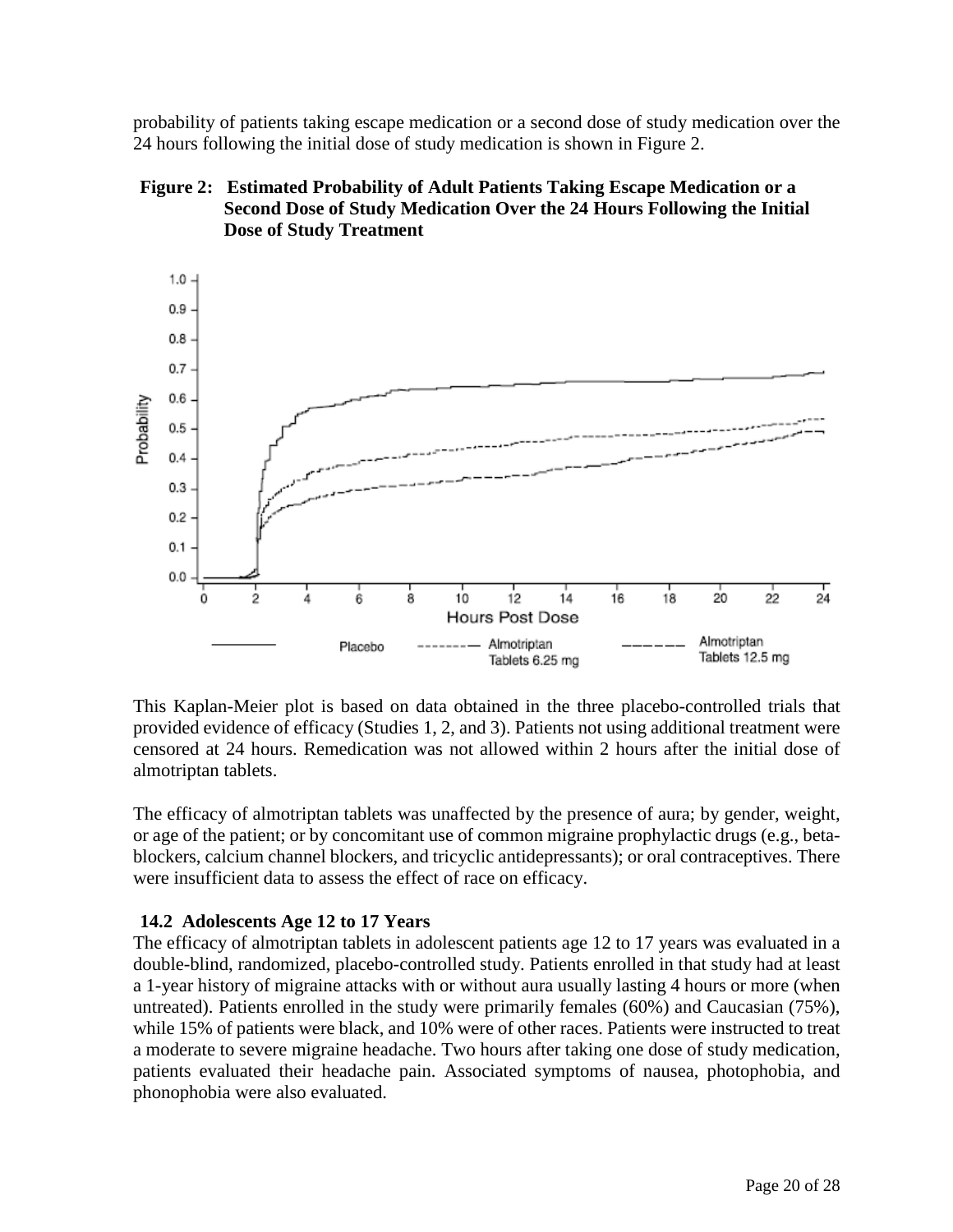<span id="page-20-0"></span>In this study, the percentage of patients achieving a pain relief response (mild or no pain) 2 hours after treatment was statistically significantly greater in patients who received almotriptan tablets 6.25 mg or 12.5 mg compared with those who received placebo. There was no additional benefit on pain relief provided by the 12.5 mg dose. The 2-hour pain relief results are summarized in Table 4.

| <b>Placebo</b> |                  | <b>Almotriptan Tablets</b> | <b>Almotriptan Tablets</b> |
|----------------|------------------|----------------------------|----------------------------|
|                |                  | $6.25 \text{ mg}$          | $12.5 \text{ mg}$          |
| Study 1        | 55.3%            | $71.8\%$ <sup>*</sup>      | $72.9\%$ <sup>†</sup>      |
|                | $(n/N = 94/170)$ | $(n/N = 127/177)$          | $(n/N = 132/181)$          |

**Table 4: Response Rates 2 Hours Following Treatment of Initial Headache in Adolescents Age 12 to 17 Years**

p value 0.001 in comparison with placebo

 $\uparrow$  p value <0.001 in comparison with placebo

The estimated probability of achieving pain relief within 2 hours following initial treatment with almotriptan tablets in adolescents age 12 to 17 years is shown in Figure 3.





The prevalence of the migraine-associated symptoms (nausea, photophobia, and phonophobia) at 2 hours after taking the dose was not significantly different between patients who received almotriptan tablets 6.25 mg or 12.5 mg and those who received placebo.

### **16 HOW SUPPLIED/STORAGE AND HANDLING**

Almotriptan tablets, USP are available as follows: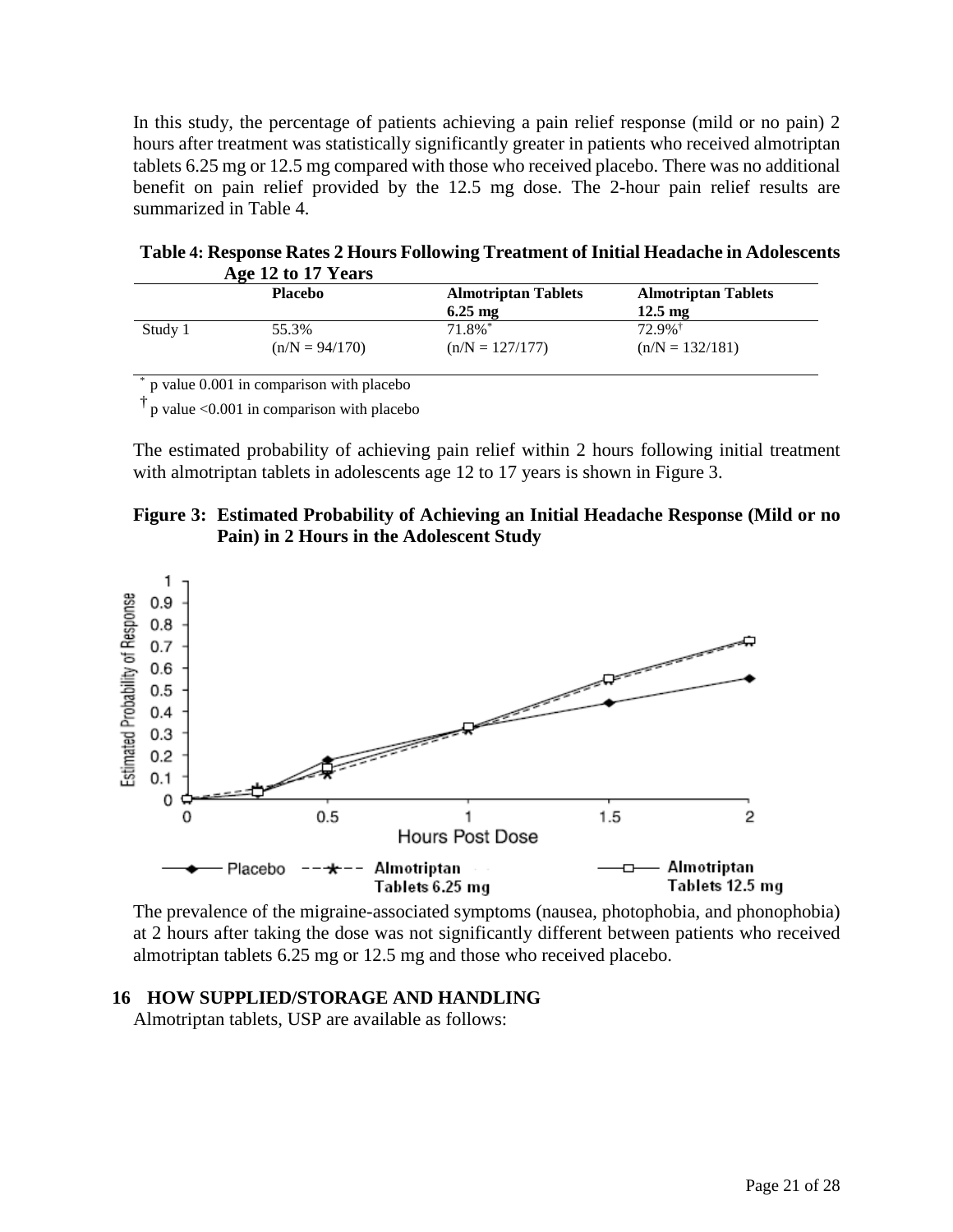<span id="page-21-0"></span>**6.25 mg**: White, circular, biconvex, film-coated tablets debossed with 'A1' on one side and plain on other side.

Carton of 6 tablets. Single blister of 6 tablets in each carton. NDC 27241-041-11

Blister of 6 tablets NDC 27241-041-68

**12.5 mg**: White, circular, biconvex, film-coated tablets debossed with 'A2' on one side and plain on other side

Carton of 12 tablets. Two blisters of 6 tablets in each carton. NDC 27241-042-21

Blister of 6 tablets NDC 27241-042-68

Store at  $25^{\circ}$ C (77°F); excursions permitted from 15° to 30°C (59° to 86°F) [see USP Controlled Room Temperature].

### **17 PATIENT COUNSELING INFORMATION**

Advise the patient to read the FDA-approved patient labeling (Patient Information).

#### Drug Interactions

Advise patients to talk with their physician or pharmacist before taking any new medicines, including prescription and non-prescription drugs and supplements *[see Contraindications [\(4.5\)](#page-3-0)  and [\(4.6\)](#page-3-0) and Drug Interactions [\(7\)\]](#page-11-0)*.

#### Hypersensitivity

Inform patients to tell their physician if they develop a rash, itching, or breathing difficulties after taking almotriptan tablets*[see Warnings and Precautions [\(5.8\)\]](#page-7-0)*.

Risk of Myocardial Ischemia and/or Infarction, Other Adverse Cardiac Events, Other Vasospasm-Related Events, and Cerebrovascular Events

Inform patients that almotriptan tablets may cause serious cardiovascular side effects such as myocardial infarction or stroke, which may result in hospitalization and even death. Although serious cardiovascular events can occur without warning symptoms, patients should be alert for the signs and symptoms of chest pain, shortness of breath, weakness, or slurring of speech, and should ask for medical advice when observing any indicative signs or symptoms. Apprise the patient of the importance of this follow-up *[see Warnings and Precautions [\(5.1\),](#page-4-0) [\(5.2\), \(5.3\),](#page-5-0) and [\(5.4\)\].](#page-6-0)* 

### Serotonin Syndrome

Caution patients about the risk of serotonin syndrome with the use of almotriptan tablets or other triptans, particularly during combined use with selective serotonin reuptake inhibitors (SSRIs) or serotonin norepinephrine reuptake inhibitors (SNRIs) *[see Warnings and Precautions [\(5.5\)\].](#page-6-0)*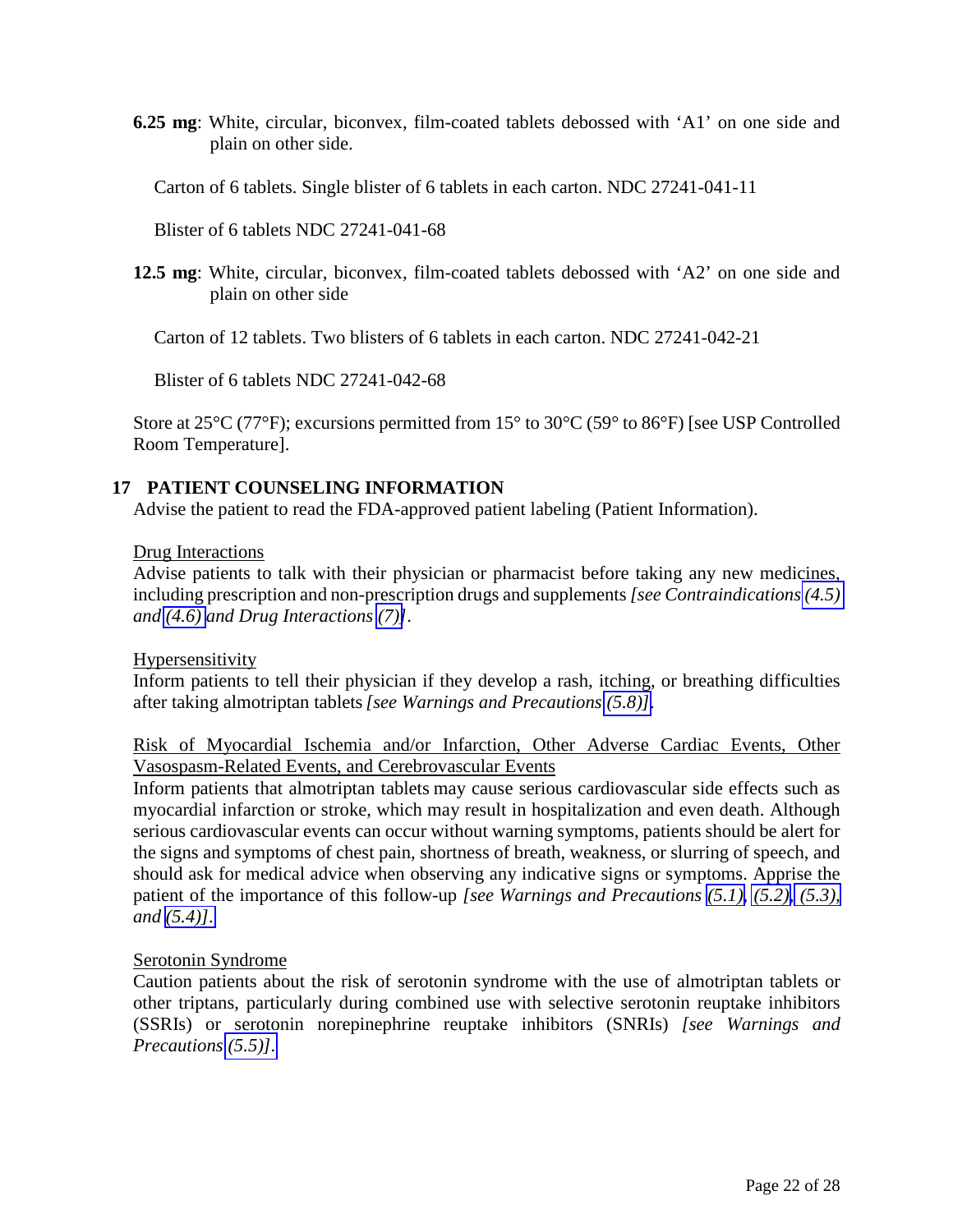# Medication Overuse Headache

Inform patients that use of acute migraine drugs for 10 or more days per month may lead to an exacerbation of headache and encourage patients to record headache frequency and drug use (e.g., by keeping a headache diary) *[see Warnings and Precautions [\(5.6\)\].](#page-6-0)*

# Pregnancy

Advise patients to notify their physician if they become pregnant during treatment or intend to become pregnant *[see Use in Specific Populations [\(8.1\)\]](#page-12-0)*.

### Nursing Mothers

Advise patients to notify their physician if they are breastfeeding or plan to breastfeed *[see Use in Specific Populations [\(8.3\)\]](#page-12-0)*.

### Ability to Operate Machinery or Vehicles

Counsel patients that almotriptan tablets may cause dizziness, somnolence, visual disturbances, and other CNS symptoms that can interfere with driving or operating machinery. Accordingly, advise the patient not to drive, operate complex machinery, or engage in other hazardous activities until they have gained sufficient experience with almotriptan tablets to gauge whether it affects their mental or visual performance adversely.

Marketed by:

**Ajanta Pharma USA Inc.** 

Bridgewater, NJ 08807.

Made in India.

**Revised: 12/2017**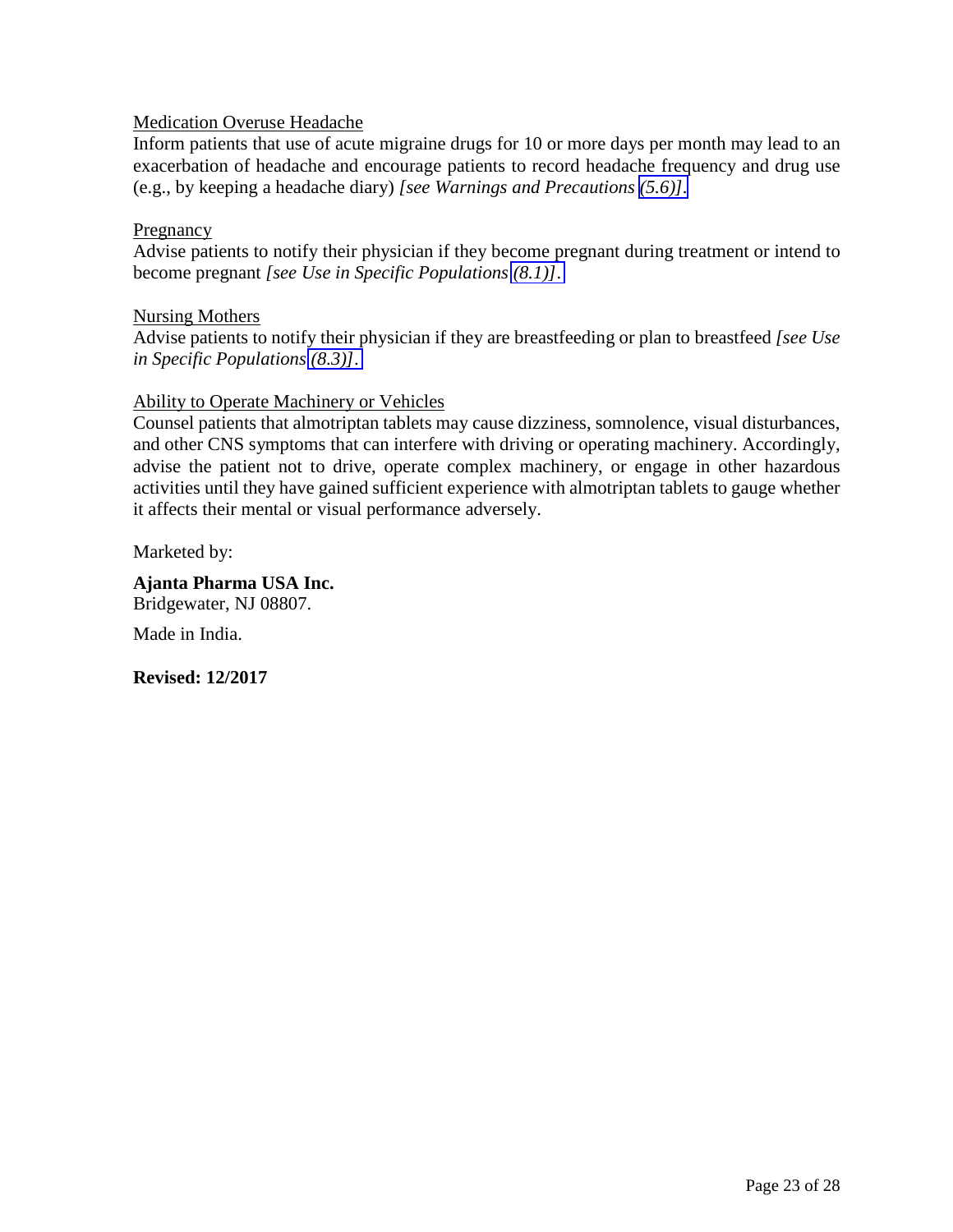# **PATIENT INFORMATION**

# **Almotriptan (al'' moe trip' tan) Tablets, USP**

**What is the most important information I should know about almotriptan tablets? Almotriptan tablets can cause serious side effects, including:** 

#### **Heart attack and other heart problems. Heart problems may lead to death.**

# **Stop taking almotriptan tablets and get emergency medical help right away if you have any of the following symptoms of a heart attack:**

- discomfort in the center of your chest that lasts for more than a few minutes, or that goes away and comes back
- severe tightness, pain, pressure, or heaviness in your chest, throat, neck, or jaw
- pain or discomfort in your arms, back, neck, jaw, or stomach
- shortness of breath with or without chest discomfort
- breaking out in a cold sweat
- nausea or vomiting
- feeling lightheaded

Almotriptan tablets are not for people with risk factors for heart disease unless a heart exam is done and shows no problem. You have a higher risk for heart disease if you:

- have high blood pressure
- have high cholesterol levels
- smoke
- are overweight
- have diabetes
- have a family history of heart disease
- are past menopause
- are a man over 40 years old

### **What are almotriptan tablets?**

- Almotriptan tablets are a prescription medicine that belongs to a class of medicines called Triptans. Almotriptan tablets are used:
	- o to treat acute migraine attacks in adults with a history of migraine with or without aura.
	- o to treat acute migraine headache pain in children 12 to 17 years of age with a history of migraine with or without aura, and who have migraine attacks that last 4 hours or more when not treated.
- It is not known if almotriptan tablets are safe and effective in children 12 to 17 years of age with migraine related symptoms (nausea; light sensitivity; sound sensitivity).
- Almotriptan tablets are not to be used to prevent migraine attacks.
- Almotriptan tablets are not for the treatment of hemiplegic (that make you unable to move on one side of your body) or basilar (rare form of migraine with aura) migraines.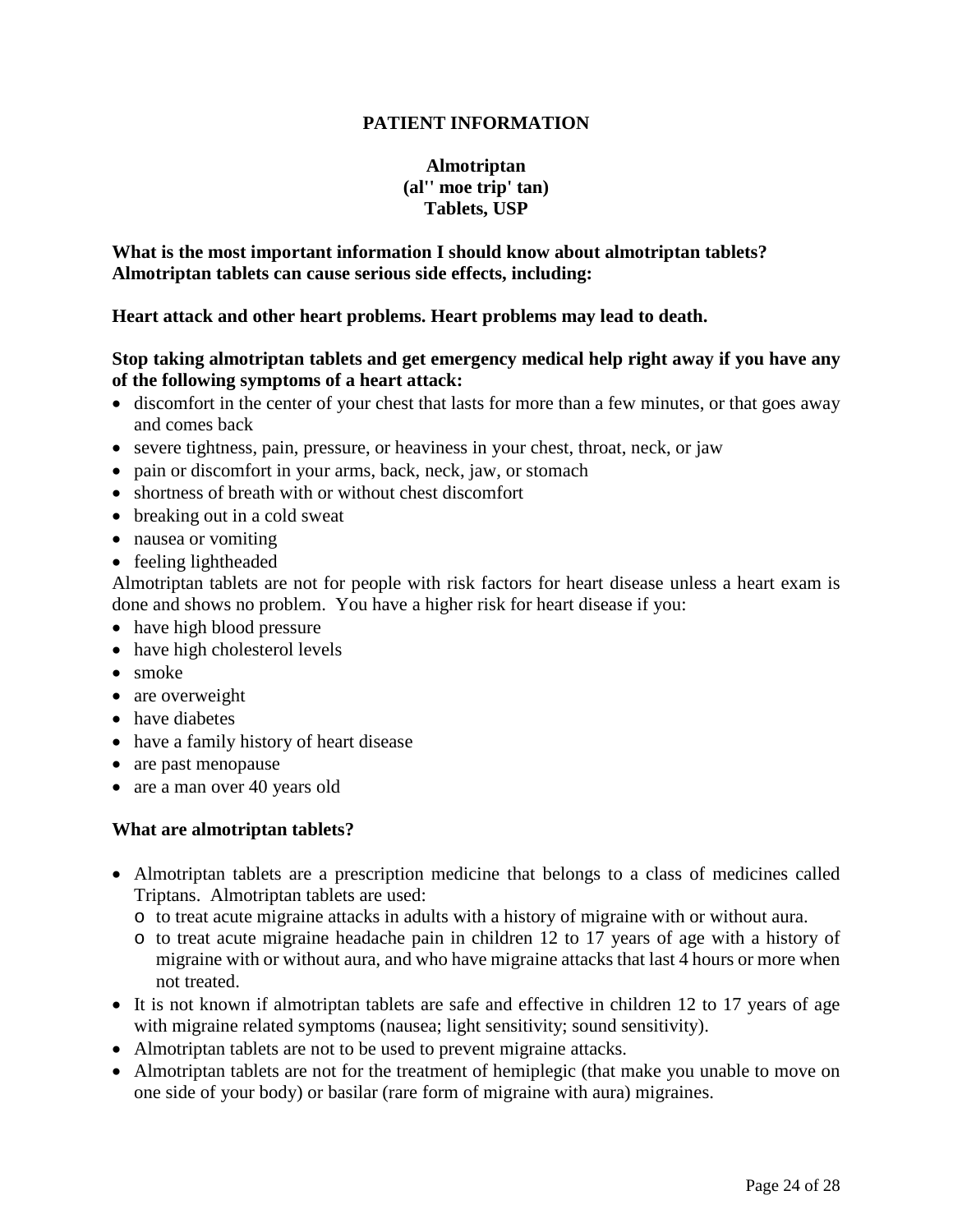- It is not known if almotriptan tablets are safe and effective for the treatment of cluster headaches.
- It is not known if almotriptan tablets are safe and effective in children under 12 years of age.

# **Do not take almotriptan tablets if you:**

- have or have had heart problems
- have or have had a stroke or transient ischemic attack (TIA)
- have or have had blood vessel problems including ischemic bowel disease
- have uncontrolled high blood pressure
- have hemiplegic or basilar migraine. If you are not sure if you have these types of migraines, ask your health care provider.
- have taken any of the following medicines in the last 24 hours:
	- o ergotamines
	- o dihydroergotamines
	- o methysergide
	- o sumatriptan
	- o eletriptan
	- o frovatriptan
	- o naratriptan
	- o rizatriptan
	- o sumatriptan and naproxen
	- o zolmitriptan
- are allergic to almotriptan malate or any of the ingredients in almotriptan tablets. See the end of this leaflet for a complete list of ingredients in almotriptan tablets.

Ask your doctor if you are not sure if your medicine is listed above.

# **Before you take almotriptan tablets, tell your doctor about all of your medical conditions, including if you:**

- have high blood pressure
- have high cholesterol
- have diabetes
- smoke
- are overweight
- have heart problems or family history of heart problems or stroke
- have kidney problems
- have liver problems
- are past menopause
- are a man over 40 years old
- are allergic to sulfa (sulfonamide)
- are pregnant or plan to become pregnant. It is not known if almotriptan tablets will harm your unborn baby.
- are breastfeeding or plan to breastfeed. It is not known if almotriptan passes into your breast milk. Talk to your doctor about the best way to feed your baby if you take almotriptan tablets.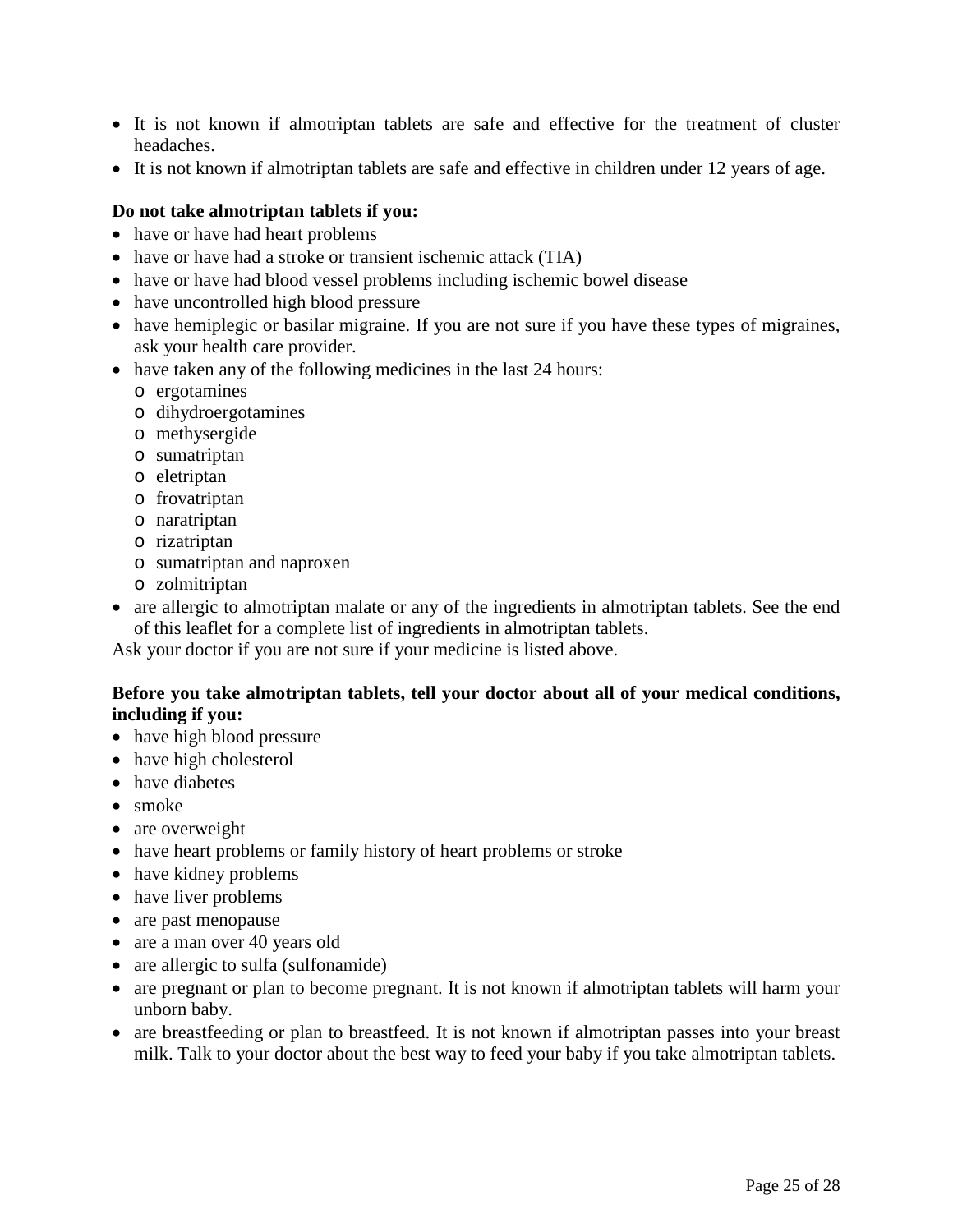**Tell your doctor about all the medicines you take,** including prescription and over-the-counter medicines, vitamins, and herbal supplements. Especially tell your doctor if you take medicines called:

- selective serotonin reuptake inhibitors (SSRIs)
- serotonin norepinephrine reuptake inhibitors (SNRIs)

Also tell your doctor if you take certain other types of medicines used to treat fungal infection (such as ketoconazole or itraconazole) or to treat HIV/AIDS (such as ritonavir).

Ask your doctor or pharmacist for a list of these medicines if you are not sure. Know the medicines you take. Keep a list of them to show your doctor or pharmacist when you get a new medicine.

### **How should I take almotriptan tablets?**

- Take almotriptan tablets exactly as your doctor tells you to take it.
- If your headache comes back after your first dose, you may take a second dose 2 hours or more after the first dose. If your pain continues after the first dose, do not take a second dose without first checking with your doctor.
- Do not take more than 2 almotriptan tablets in a 24-hour period.
- If you take too much almotriptan tablets, call your doctor or go to the nearest hospital emergency room right away.

### **What should I avoid while taking almotriptan tablets?**

Almotriptan tablets may cause dizziness, sleepiness, and problems seeing. Do not drive, operate machinery, or do other dangerous activities until you know how almotriptan tablets affects you.

### **What are the possible side effects of almotriptan tablets?**

**Almotriptan tablets may cause serious side effects, including:**

- **See "What is the most important information I should know about almotriptan tablets?"**
- **changes in color or sensation in your fingers and toes (Raynaud's syndrome)**
- **stomach and intestinal problems** (gastrointestinal and colonic ischemic events) Symptoms of gastrointestinal and colonic ischemic events include:
	- o sudden or severe stomach pain
	- o stomach pain after meals
	- o weight loss
	- o nausea or vomiting
	- o constipation or diarrhea
	- o bloody diarrhea
	- o fever
- **problems with blood circulation to your legs and feet (peripheral vascular ischemia).**  Symptoms of peripheral vascular ischemia include:
	- o cramping and pain in your legs or hips
	- o feeling of heaviness or tightness in your leg muscles
	- o burning or aching pain in your feet or toes while resting
	- o numbness, tingling, or weakness in your legs
- **serotonin syndrome.** Serotonin syndrome is a rare but serious problem that can happen in people using almotriptan tablets, especially if almotriptan tablets are used with antidepressant medicines called SSRIs or SNRIs. Call your doctor if you have any of the following symptoms of serotonin syndrome: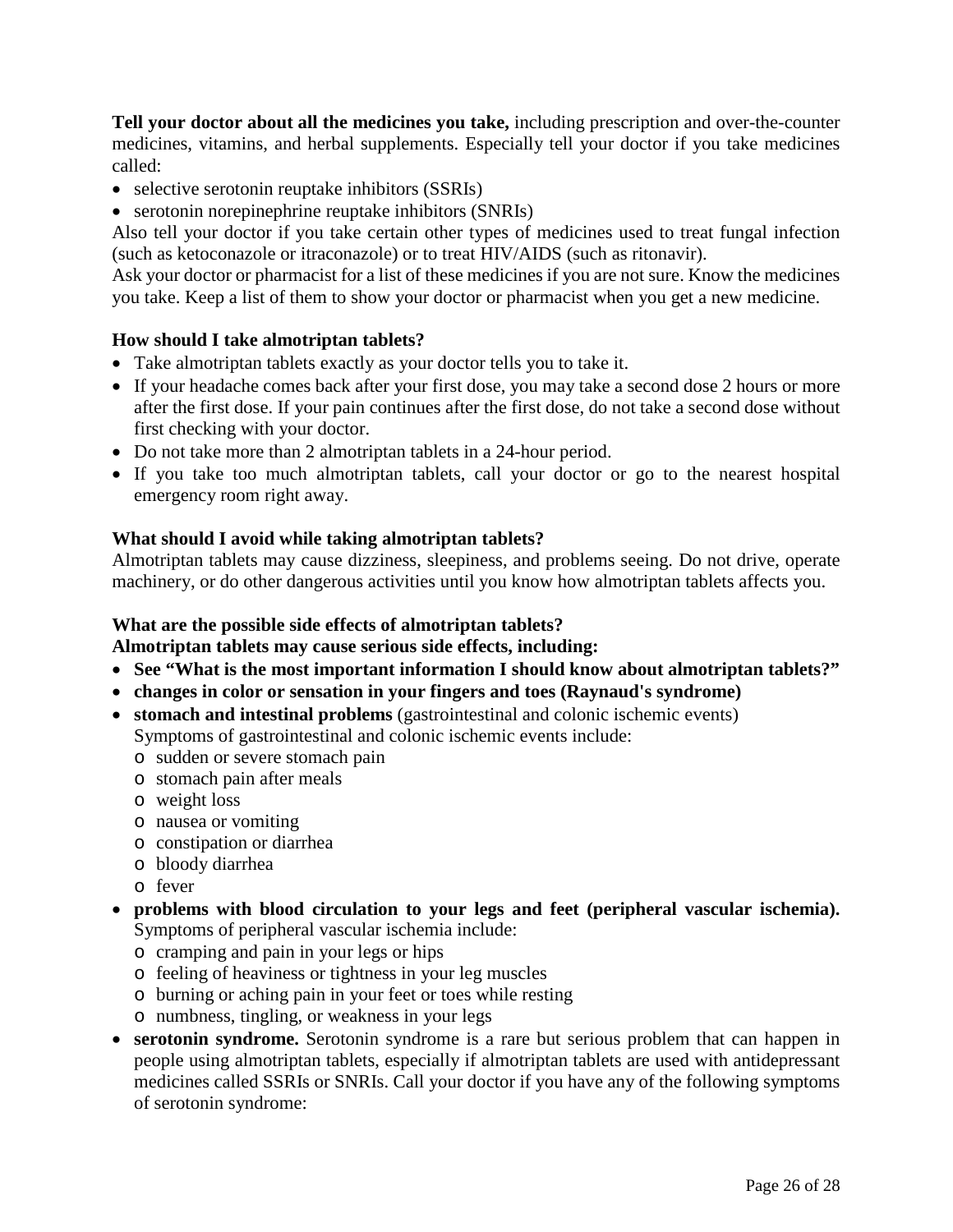- o mental changes such as seeing things that are not there (hallucinations), agitation, or coma
- o fast heartbeat
- o changes in blood pressure
- o high body temperature
- o tight muscles
- o trouble walking
- o nausea, vomiting or diarrhea
- **medication overuse headaches.** Some people who use too many almotriptan tablets, for 10 or more days every month, may have worse headaches (medication overuse headache). If your headaches get worse, your doctor may decide to stop your treatment with almotriptan tablets. Keep a headache diary by writing down how often you have a headache and when you take your medicine.
- **allergic reactions.** Some people who are allergic to sulfa medicines may be allergic to almotriptan tablets. **Stop taking almotriptan tablets and call your doctor or get emergency help right away if you get any of these symptoms of an allergic reaction:**
	- o a swollen face, lips, mouth, tongue or throat
	- o difficulty swallowing or breathing
	- o an itchy rash (hives)

#### **The most common side effects of almotriptan tablets in adults are:**

- nausea
- dry mouth
- tingling or burning feeling (paresthesia)

### **The most common side effects of almotriptan tablets in adolescents are:**

- dizziness
- sleepiness
- headache
- tingling or burning feeling (paresthesia)
- nausea
- vomiting

These are not all the possible side effects of almotriptan tablets. Call your doctor for medical advice about side effects. You may report side effects to FDA at 1-800-FDA-1088.

#### **How should I store almotriptan tablets?**

- Store almotriptan tablets at room temperature between 68°F to 77°F (20°C to 25°C).
- Safely throw away medicine that is out of date or no longer needed.

### **Keep almotriptan tablets and all medicines out of the reach of children.**

### **General information about the safe and effective use of almotriptan tablets.**

Medicines are sometimes prescribed for purposes other than those listed in a Patient Information leaflet. Do not use almotriptan tablets for a condition for which it was not prescribed. Do not give almotriptan tablets to other people, even if they have the same symptoms you have. It may harm them. You can ask your pharmacist or healthcare provider for information about almotriptan tablets that is written for health professionals.